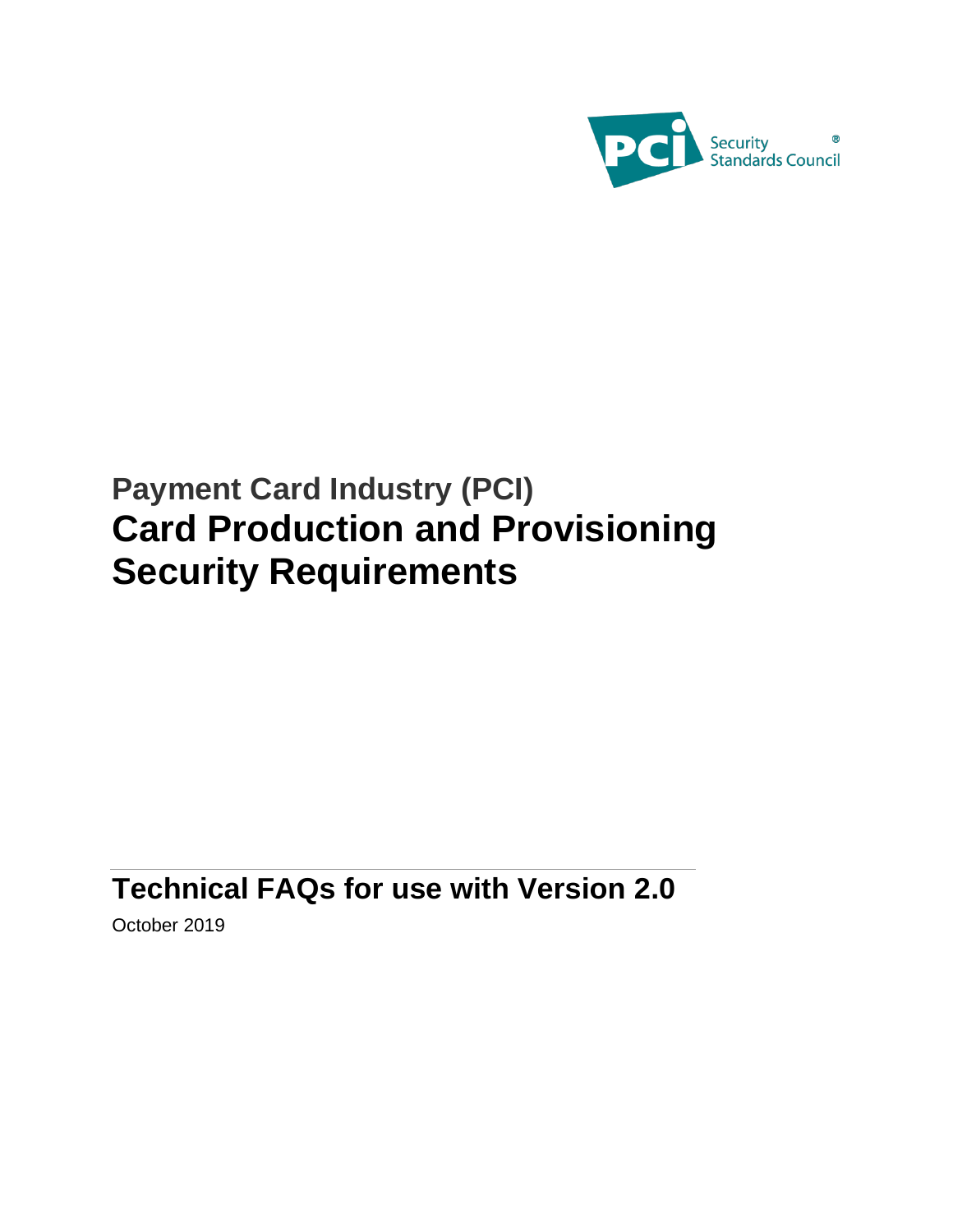

# **Table of Contents**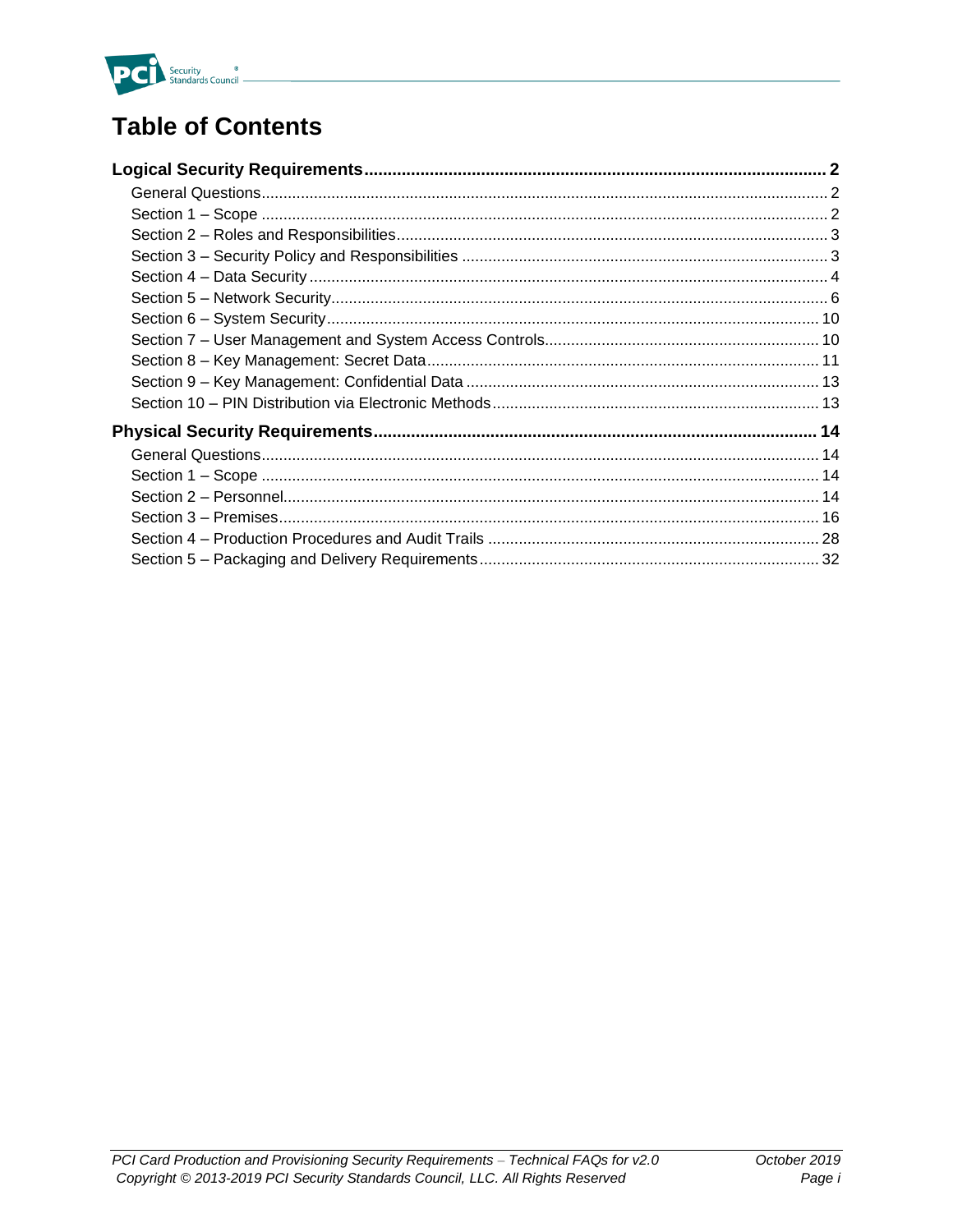

# **Logical Security Requirements**

These technical FAQs provide answers to questions regarding the application of the *Payment Card Industry (PCI) Logical Security Requirements.* These FAQs provide additional and timely clarifications to the application of the Security Requirements. The FAQs are an integral part of those requirements and shall be fully considered during the evaluation process.

Updates: New questions or those modified for clarity are shown in **red.**

# *General Questions*

- **Q 1 October 2014 - If a Chip Card manufacturer sets up a remote personalization service within an Issuer, is the Issuer facility required to be PCI Card Production compliant?**
	- **A** *If a third party (vendor) sets up and operates a personalization service inside an issuer's premises then the issuer facility is required to be approved. If the service is operated by the issuer so that only the issuer has access to card stocks, cardholder data and keys then it is not required to be approved. For further information regarding details of who is responsible for ensuring the compliance of the facility, contact the payment brand(s) of interest.*
- **Q 2 October 2018 - Can a logbook be either manual or electronic?**
	- **A** *As long as the required details, including capture of signatures are met, the logs may be either electronic or manual. Electronic logbooks require additional integrity controls such as digital signatures using hashes of the data that are signed.*

# *Section 1 – Scope*

No FAQ in this section – Reserved for future use.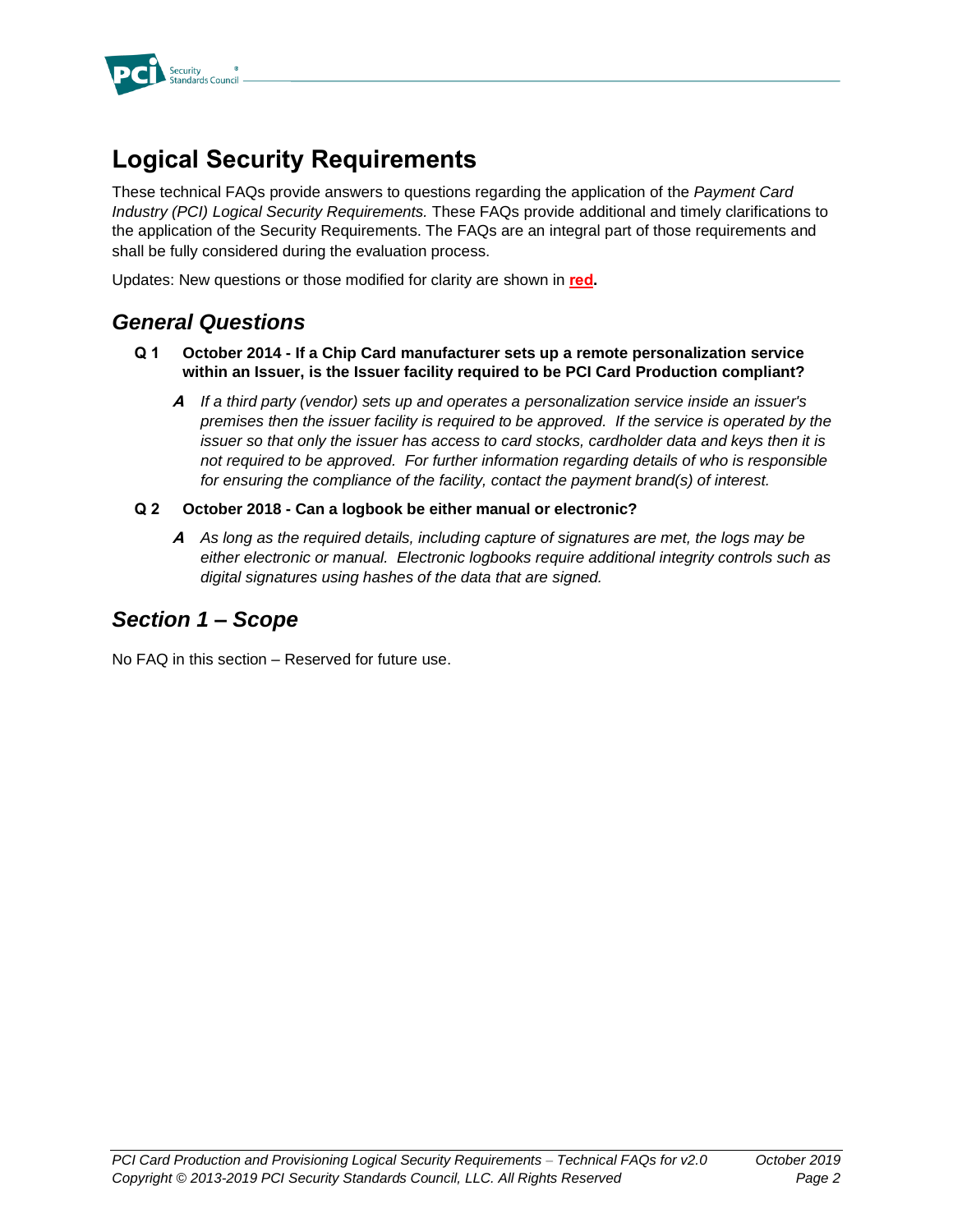

# *Section 2 – Roles and Responsibilities*

*This section defines requirements that apply for the various roles and responsibilities relating to the management of the vendor's security policies and procedures. These requirements relate to:*

- *Information security personnel*
- *Assignment of security duties*

#### *2.1 Information Security Personnel*

- *a) The vendor must designate, in writing, a senior manager with adequate security knowledge to be responsible for the vendor's Information Security Management and security of the cloud-based provisioning platform. These requirements refer to this person as the "Chief Information Security Officer" ("CISO").*
- *b) The CISO must be an employee of the vendor.*
- *c) The CISO must, on a monthly basis, report to executive management the current status of security compliance and issues that pose potentials risks to the organization.*

#### *2.2 Assignment of Security Duties*

- *a) The CISO must:*
	- *i. Be responsible for compliance to these requirements.*
	- *ii. Have sufficient authority to enforce the requirements of this document.*
	- *iii. Not perform activities that they have the responsibility for approving.*
	- *iv. Designate a back-up person who is qualified and empowered to act upon critical security events in the event the CISO is not available.*
	- *v. Identify an IT security manager (if not themselves) responsible for overseeing the vendor's security environment.*
- *b) When the CISO backup is functioning on behalf of the CISO, the backup must not perform activities for which they have approval responsibility and must not approve activities which they previously performed.*
- *c) Where managers have security compliance responsibilities, the activities for which the manager has responsibility must be clearly defined.*
- *d) Staff responsible for day-to-day production activities must not be assigned security compliance assessment responsibility for the production activities that they perform.*
- **Q 3 November 2015 - The CISO must be an employee of the company. In the event the CISO is not available, there must be a designated back-up person who is qualified and empowered to act upon critical security events. Must the designated CISO back-up also be an employee?**
	- **A** *Yes.*

# *Section 3 – Security Policy and Responsibilities*

No FAQ in this section – Reserved for future use.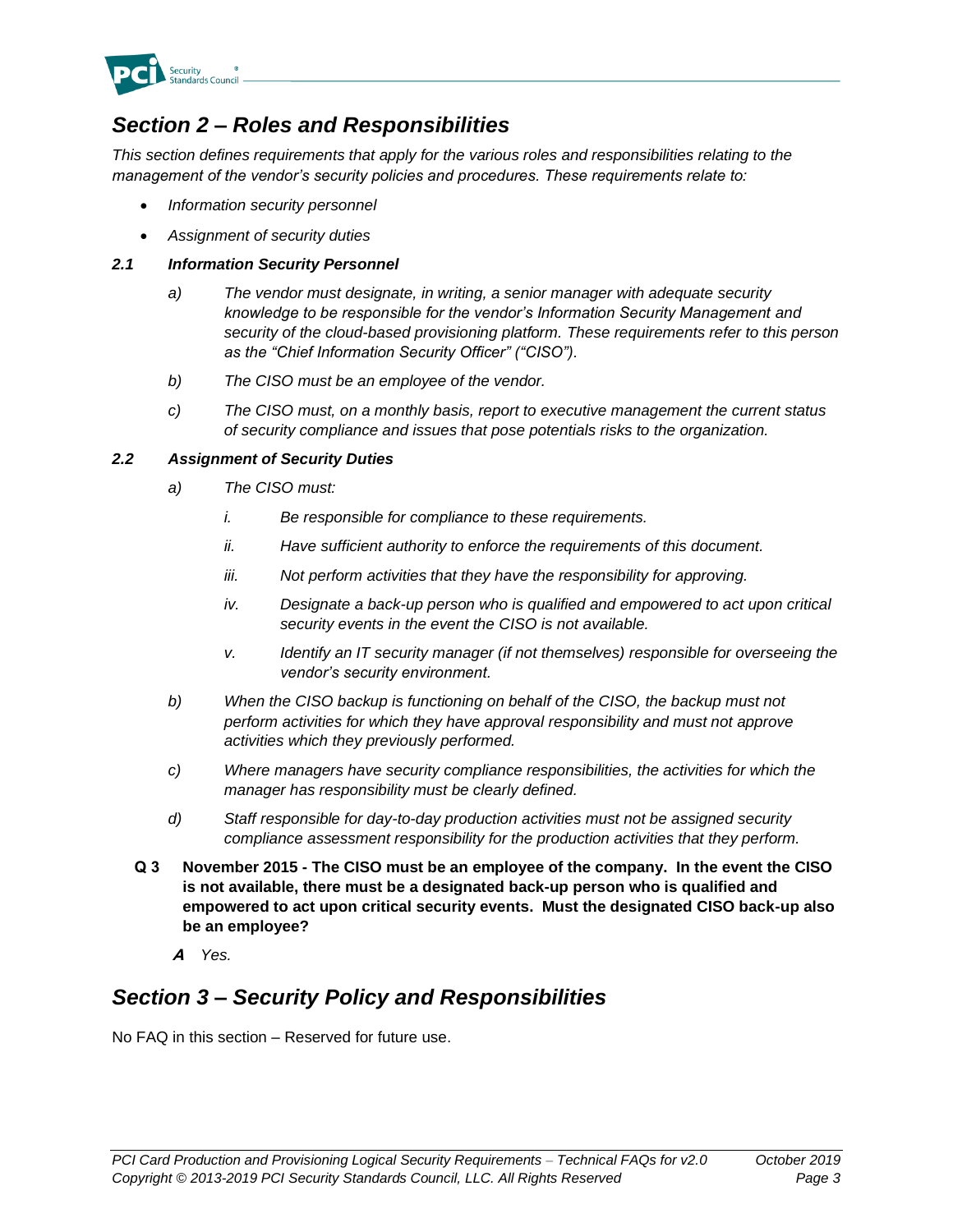

# *Section 4 – Data Security*

# **4.1.2 Confidential Data**

*Confidential data is considered as any information that might provide the vendor with a competitive advantage or could cause business harm or legal exposure if the information is used or disclosed without restriction. Confidential data is data restricted to authorized individuals. This includes cardholder data and the keys used to encrypt cardholder data. These are confidential data and must be managed in accordance with Section 9 of this document, "Key Management: Confidential Data."*

- **Q 4 December 2013 – Confidential data is defined to include PAN, expiry date, service code, and cardholder name. Does this apply to all these data elements individually or in any combination?**
	- **A** *The PAN must always be considered confidential, and the other three data elements are considered confidential if stored or otherwise available in conjunction with the PAN.*

# **4.2 Encryption**

*All secret and confidential data must be:* 

- *a) Encrypted using algorithms and key sizes as stated in Normative Annex A.*
- *b) Encrypted at all times during transmission and storage.*
- *c) Decrypted for the minimum time required for data preparation and personalization.*

*d) The vendor must only decrypt or translate cardholder data on the data-preparation or personalization or cloud-based provisioning network and not while it is on an Internet or public facing network.* 

- **Q 5 October 2014 - Does transmission include the file movement between the systems on the data-preparation or personalization or does it apply only to data that is transmitted between organizational entities over a public network?**
	- **A** *If the data is going from one system or server to another then it is being transmitted and must be encrypted. It does not matter if the networks are not internet or public facing. The intention is that data is in clear only in memory for the minimum time required for processing.*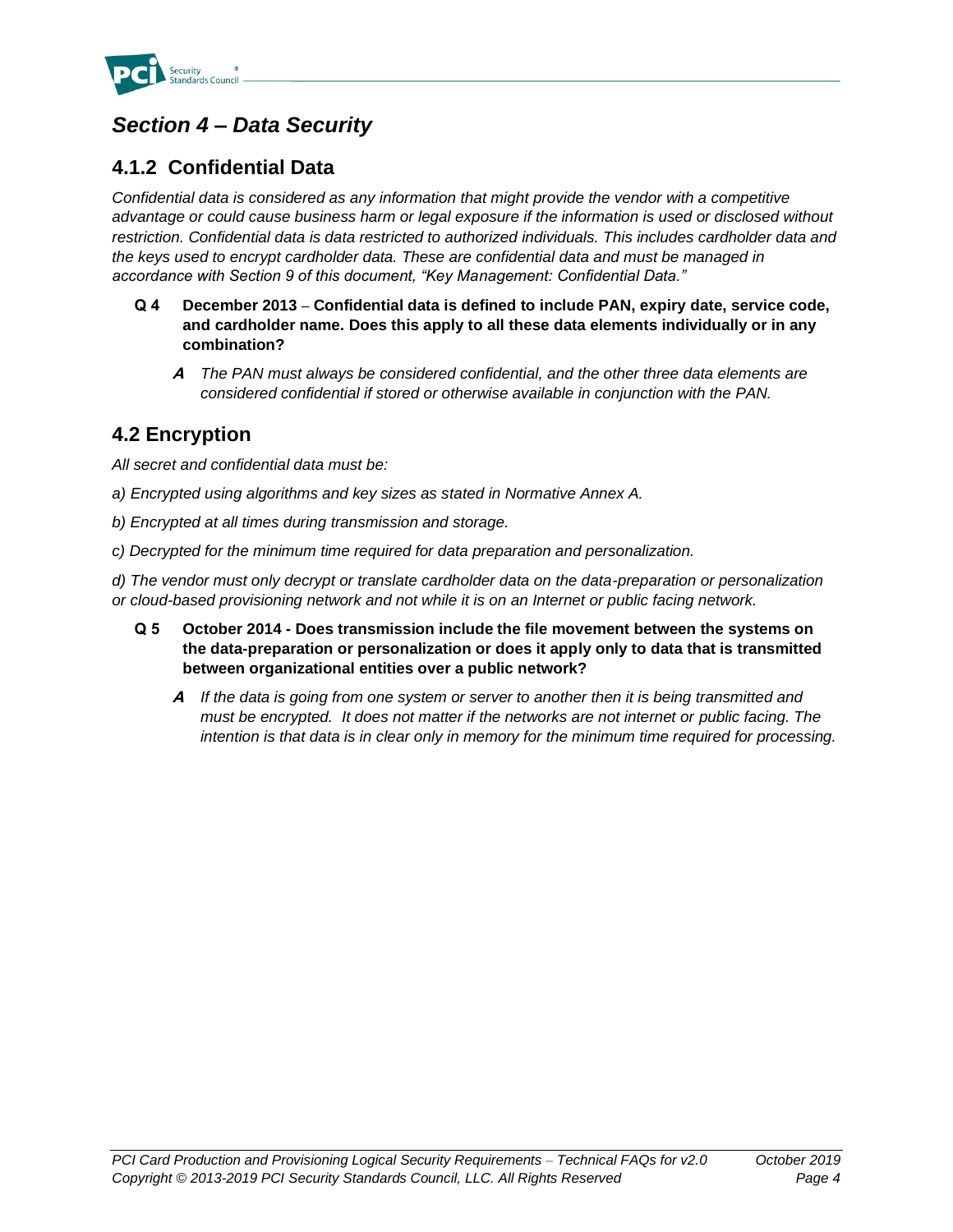

# **4.6 Media Handling**

- *a) The vendor must have a documented removable-media policy that includes laptops, mobile devices, and removable storage devices—e.g., USB devices, tapes and disks.*
- *b) All removable media (e.g., USB devices, tapes, disks) within the HSA must be clearly labeled with a unique identifier and the data classification.*
- *c) All removable media must be securely stored, controlled, and tracked.*
- *d) All removable media within the HSA or the cloud-based provisioning environment must be in the custody of an authorized individual, and that individual must not have the ability to decrypt any sensitive or confidential data contained on that media.*
- *e) A log must be maintained when media is removed from or returned to its storage location, or transferred to the custody of another individual. The log must contain:*
	- *i. Unique identifier*
	- *ii. Date and time*
	- *iii. Name and signature of current custodian*
	- *iv. Name and signature of recipient custodian*
	- *v. Reason for transfer*
- *f) Transfers of custody between two individuals must be authorized and logged.*
- *g) Transfer of removable media to and from the HSA must be authorized and logged.*
- *h) Physically destroy any media holding secret or confidential data when it is not possible to delete the data so that it is no longer recoverable.*
	- **Q 6 November 2015 - Removable media is subject to a number of restrictions as defined in requirement 4.6. Are hard drives in desktops, servers and storage area networks (SANs) considered removable media?**
		- **A** *No, internal hard drives are not considered removable media. Removable electronic media is media that stores digitized data and which can be easily removed and/or transported from one computer system to another. Examples of removable electronic media include CD-ROM, DVD-ROM, USB flash drives and external/portable hard drives.*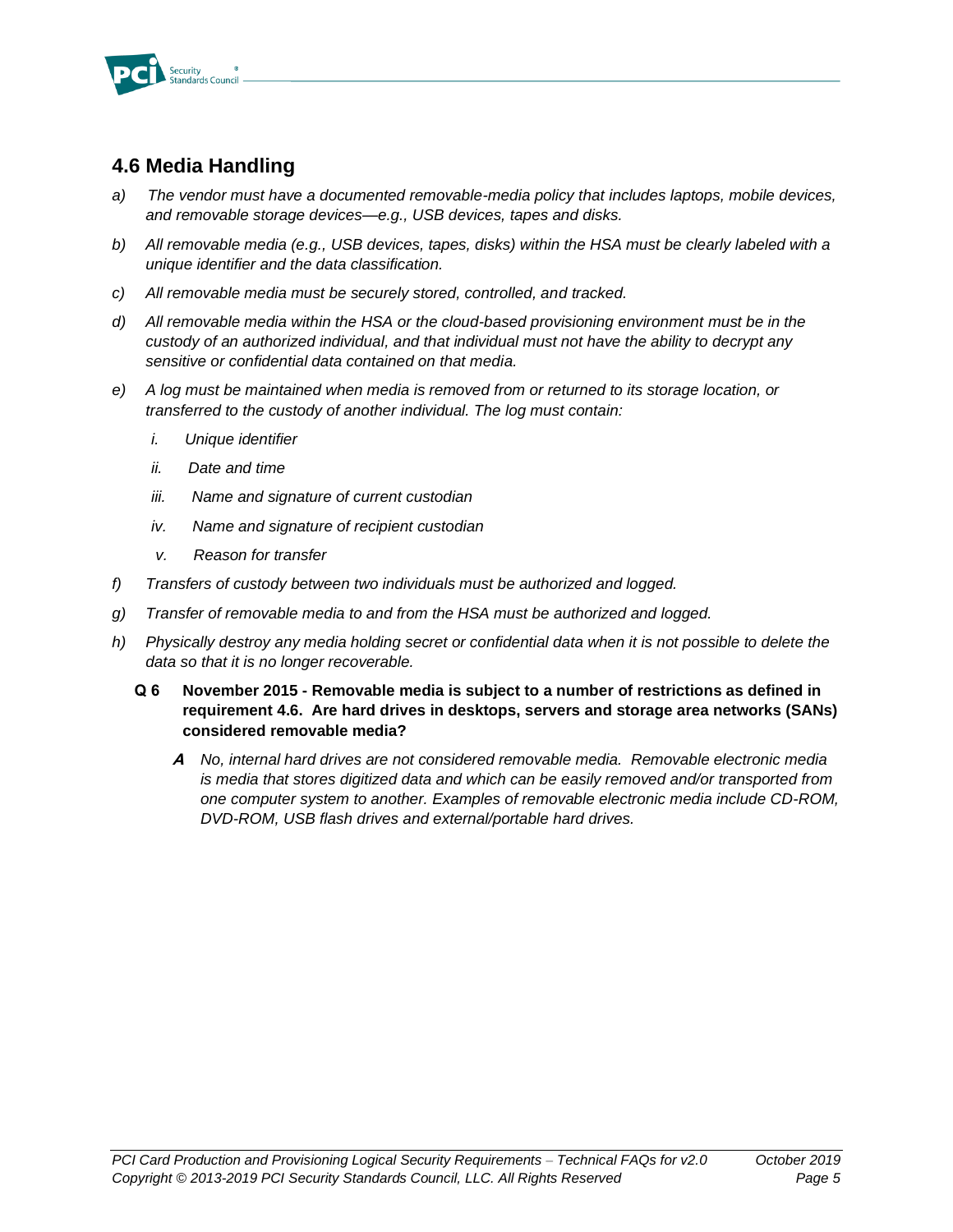

# *Section 5 – Network Security*

### **5.2 General Requirements**

*The vendor must:*

- *a) Maintain a current network topology diagram that includes all system components on the network. The diagram must clearly define the boundaries of all networks*
- *b) Ensure the network topology diagram is reviewed, updated as appropriate, and verified at least once each year and whenever the network configuration is changed.*
- *c) Ensure that the CISO accepts, by formal signature, the security implications of the current network topology.*
- *d) Document the flow of cardholder and cloud-based provisioning data within the environment from the receipt/generation to end of its lifecycle.*
- *e) Ensure that the personalization and data-preparation systems are on dedicated network(s) independent of the back office (e.g., accounting, human resources, etc.) and Internet-connected networks. A virtual LAN (VLAN) is not considered a separate network.*
- *f) Systems and applications that make up the cloud-based provisioning network must be physically and logically segregated from other vendor networks and internet-connected networks. For example, in a traditional card vendor environment this could be a separate rack in a server room, or in a provisioning-only entity, housed in a separate room or cage in a data center. It cannot be in the same rack as other servers used for different purposes.*
- g) *Put controls in place to restrict, prevent, and detect unauthorized access to the cloud-based and personalization networks. Access from within the high security area to anything other than the personalization or cloud-based networks must be "read-only."*
- *h) Be able to immediately assess the impact if any of their critical nodes are compromised.*
- *i) Have controls in place to restrict "write" permission to any system external to the personalization network to only pre-approved functions that have been authorized by the VPA, except for systems in the dedicated DMZ. These write functions must not transmit cardholder data if this involves direct write from the system containing the information.*
- j) *Control at all times the physical connection points leading into the personalization network and cloudbased provisioning network.*
- *k) Prevent data from being tampered with or monitored by protecting the network cabling associated with personalization-data movement.*
- *l) Transfer required issuer data and keys into the personalization network or the cloud-based provisioning network via a defined and documented process.*
- *m) Ensure a process is in place for updates and patches and identification of their criticality, as detailed in Section 6.3.*
- n) *Have the capability to detect, isolate, and correct abnormal operations on cloud-based provisioning network systems and on cloud-based provisioning network endpoints on a real-time basis, 24/7.*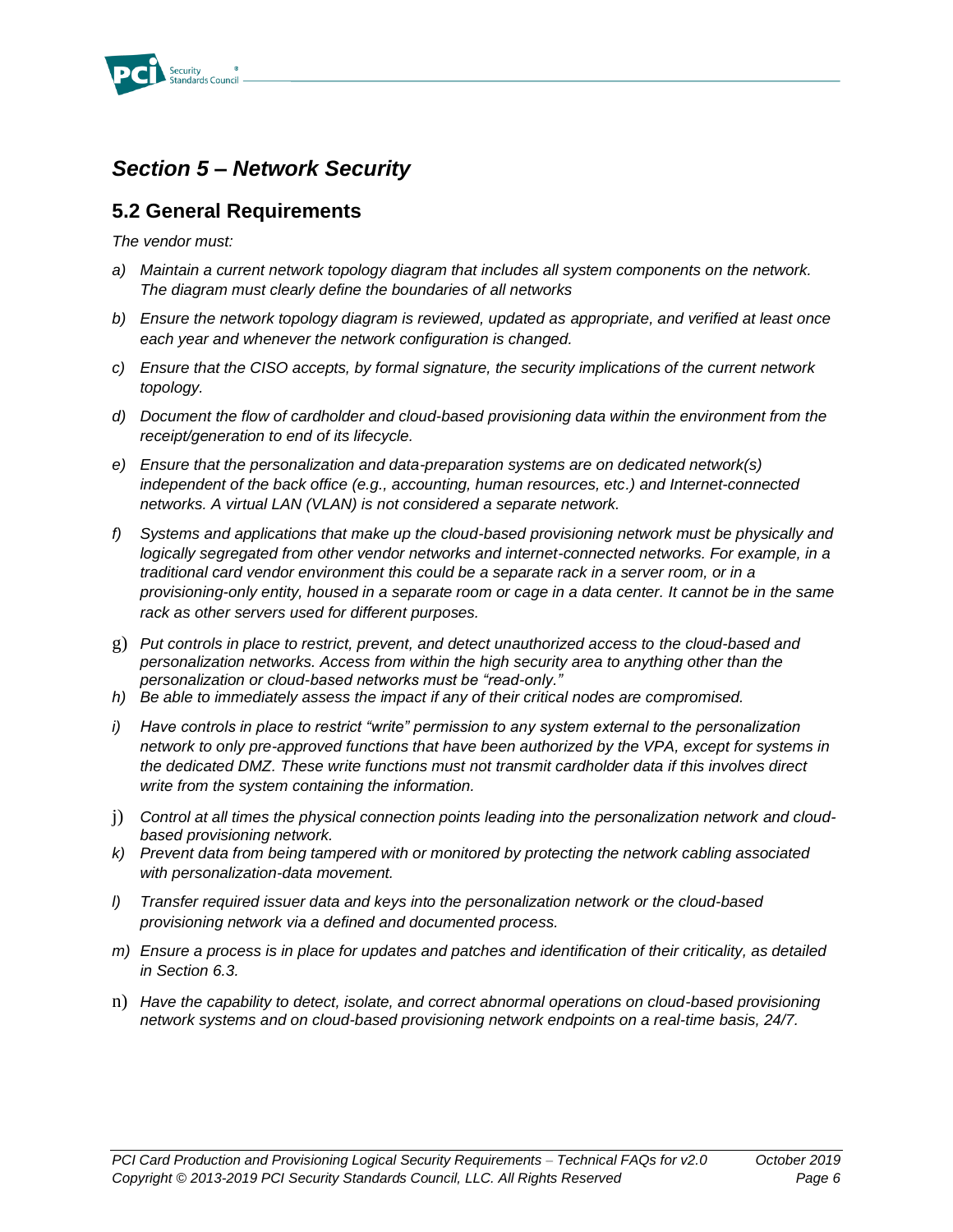

- **Q 7 October 2014 - Access from within the high security area to anything other than the personalization network must be read-only. If the data preparation network is also in the high security area, can the personalization network write to the data preparation network?** 
	- **A** *Yes, if they are separate networks then generally the data preparation network will deposit files for production on the personalization network or the personalization network will read them from the data preparation network. It's not a problem as long as they are both in the same HSA. If they are in separate HSAs, the communication path must conform to the DMZ security.*
- **Q 8 October 2014 - Controls must be in place to restrict write permission to any system external to the personalization network to only pre-approved functions that have been authorized by the VPA and these write functions must not transmit cardholder data. If the data preparation and personalization networks are separate, can the data preparation network have write permissions to a corporate network?** 
	- **A** *No, the data preparation network must meet the same requirements as the personalization network, data preparation is simply the first step in personalization.*
- **Q 9 October 2014 - Inventory and order systems may reside in the HSA on the data preparation and personalization networks. Corporate users may require access to the inventory and order detail updates performed on those systems. However, logical access from outside the HSA to these networks is not allowed, and access from within the HSA to anything other than the personalization network must be read-only How can the corporate users obtain access to this information?** 
	- **A** *The information needs to be transferred out of the HSA using an approved process via the DMZ, just like cardholder return files, etc. Direct write from the system containing the information is not permitted.*
- **Q 10 June 2016 - For a card vendor that performs both manufacturing and personalization activities, there will be pre-press activities in the high security area which will contain card design files. Many card vendors will employ email communication to submit these card design files to the issuers/payment brands for approval. As pre-press activities must be within the high security area, the computer with email capability will also reside in the high security area.**

**Can email communication be used for sending the card design files to external parties (issuers/payment brands) from within the pre-press room (high security area)?**

*A) In order for internet access to exist for the pre-press room, it must exist in an HSA separate from the personalization HSA. If the HSA for manufacturing is separate from the HSA for personalization, the logical requirements do not apply to the manufacturing HSA, therefore it is not an issue. If manufacturing and personalization are in the same HSA then the logical security requirements apply to the whole HSA and in that case, internet access is not allowed.* 

#### **Q 11 November 2018 - Can Voice over Internet Protocol (VoIP) be used within the HSA?**

**A** *No. VoIP connections allow direct internet access which is prohibited within the HSA. HSA telephony connectivity is restricted to plain old telephone service (POTS), aka public switched telephone network (PSTN).* 

*VoIP can be used outside the HSA but must be converted to analog (POTS) via a PSTN adapter outside the HSA before connectivity within the HSA.*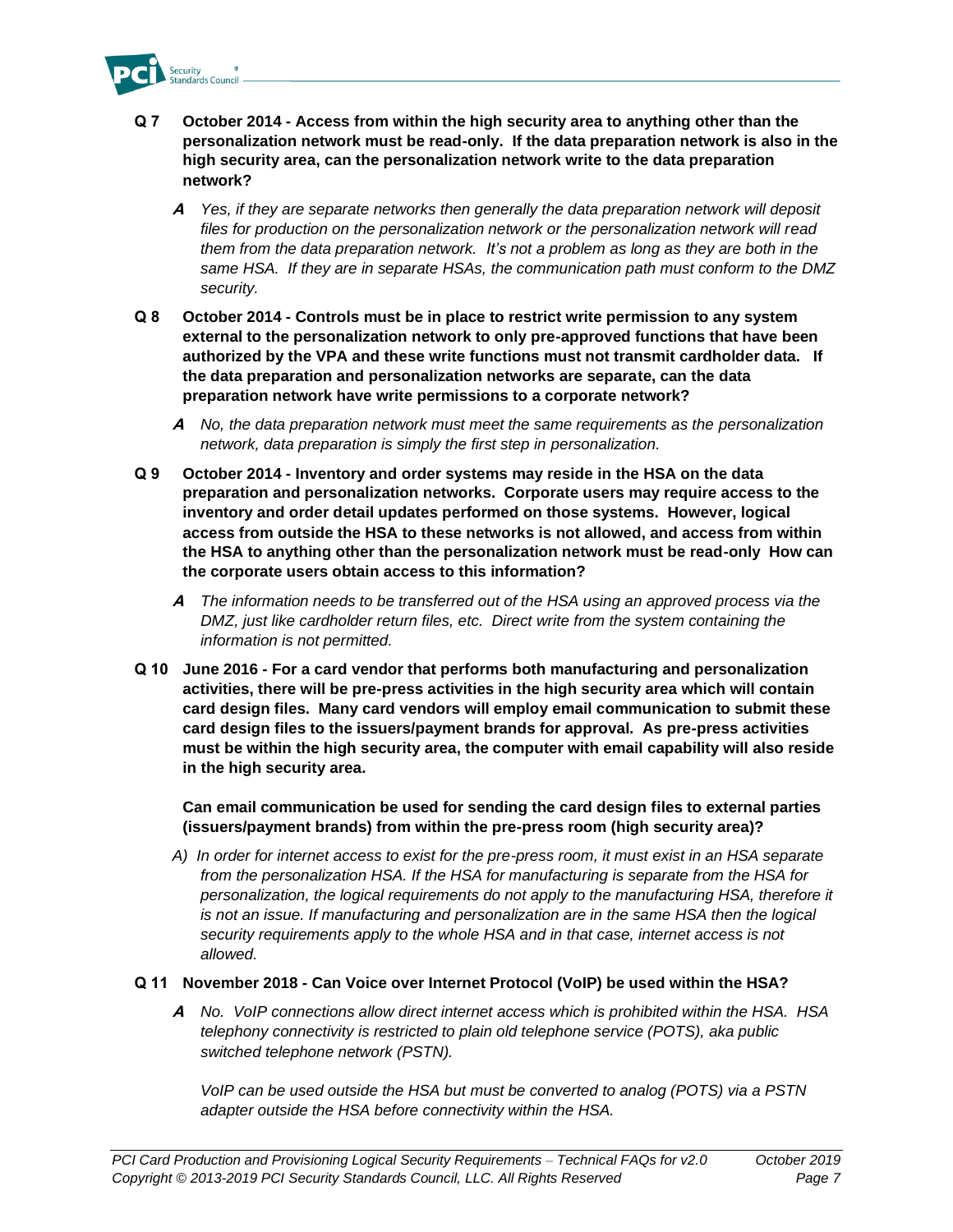

# **5.4 Firewalls**

*The requirements in this section apply to firewalls protecting the data-preparation and personalization networks.*

#### **5.4.1 General**

*The vendor must:*

- *a) Ensure all documents relating to firewall configurations are stored securely.*
- *b) Deploy an external firewall outside the HSA to protect the HSA's DMZ (see figures 2 and 3 above for acceptable configurations).*
- *c) Install a firewall between the data-preparation network and the personalization network unless both are located within the same high security area or network.*
- *d) Deploy a firewall between the external network and the DMZ and between the DMZ and the cloudbased provisioning network.*
- *e) Utilize physically separate firewalls for the aforementioned.*
- *f) Have the capability to detect, isolate, and correct abnormal operations on network systems on a realtime basis, 24/7, on the external (DMZ) facing firewall*
- *g) Implement appropriate operating-system controls on firewalls.*
- *h) Review firewall rule sets and validate supporting business justification either:*
	- *Monthly, or*
	- *Quarterly with review after every firewall configuration change.*
- *i) Restrict physical and logical access to firewalls to only those designated personnel who are authorized to perform firewall or router administration activities.*
- *j) Ensure the firewall rule set is such that any server only requiring inbound connections (for example, web servers) is prohibited from making outbound connections and vice versa.*
- *k) Ensure that only authorized individuals can perform firewall administration.*
- *l) Run firewalls on dedicated hardware. All non-firewall-related software such as compilers, editors, and communication software must be deleted or disabled.*
- *m) Implement daily, automated analysis reports to monitor firewall activity.*
- *n) Use unique administrator passwords for firewalls used by the personalization system and those passwords used for other network devices in the facility.*
- *o) Implement mechanisms to protect firewall system logs from tampering, and procedures to check the system integrity monthly.*
- *p) Explicitly permit inbound and outbound traffic to the cloud-based provisioning and personalization networks. A rule must be in place to deny all other traffic.*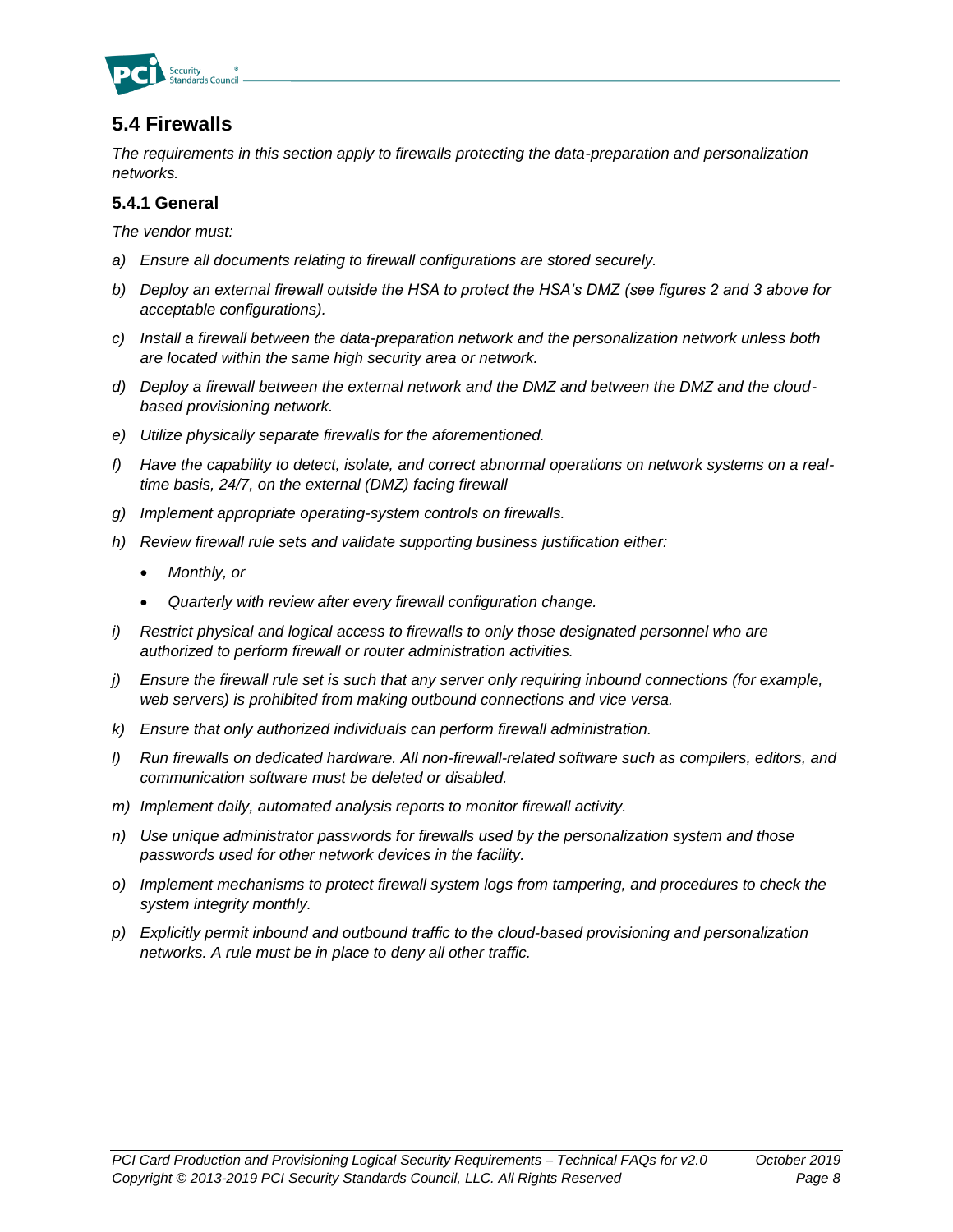

#### **Q 12 February 2016 - Can a card personalization vendor outsource their card production firewall and router administrative support functions to a third party company?**

**A** *Yes, but the third party administration needs to be included in the card vendor's compliance administration. This includes not just the VPN, but how changes are requested and how the vendor validates that the correct changes, and only those changes, have been made.*

*The remote access site is subject to the compliance validation process as designated by the applicable payment brand(s).*

### **5.6 Remote Access**

#### **5.6.1 Connection Conditions**

*5.6.1.a Remote access is permitted only for the administration of the network or system components.* 

- **Q 13 December 2013 – Section 5.6.2 stipulates criteria that VPNs must meet. Under what circumstances does this criteria apply, and is there differentiation between mobile VPNs and site-to-site VPNs?**
	- **A** *The VPN requirements are part of the Remote Access requirements in Section 5.6. Therefore, they apply to the remote administration of networks and system components that comprise the HSA and do not apply to VPNs that are used for other purposes. For example, the VPN requirements apply to administration of the personalization network and do not apply to VPNs used for conveyance of issuer data to the card vendor.*
- *5.6.1.j.iv The vendor must ensure that all remote access locations are included in the facility's compliance assessment and meet these requirements.*
	- **Q 14 July 2013 – Remote access is permitted only for administration of the network or system components and is not permitted to any system where clear-text cardholder data is being processed. If system administration is handled remotely by the card vendor or outsourced to a third party, are they still subject to the criteria defined within the Remote Access Section?**
		- **A** *Yes, administration of the network and system components is a critical activity that requires a secure environment that complies with the defined security requirements and is audited for compliance.*

# **5.8 Security Testing and Monitoring**

#### **5.8.1 Vulnerability**

*a) Perform quarterly external network vulnerability scans using an Approved Scanning Vendor (ASV) approved by the Payment Card Industry Security Standards Council (PCI SSC).*

#### **Q 15 December 2017 - Quarterly external network vulnerability scans must be performed using a PCI SSC Approved Scanning Vendor (ASV). Can internal staff perform the analysis of the results and determine the severity of any vulnerabilities found?**

**A** *No, a PCI SSC ASV has the proper background and experience to both perform the scan and the resulting analyses as specified in the ASV program guide. The remediation actions may be determined by the vendor, but the scoring and ranking, etc. must be done by the ASV.*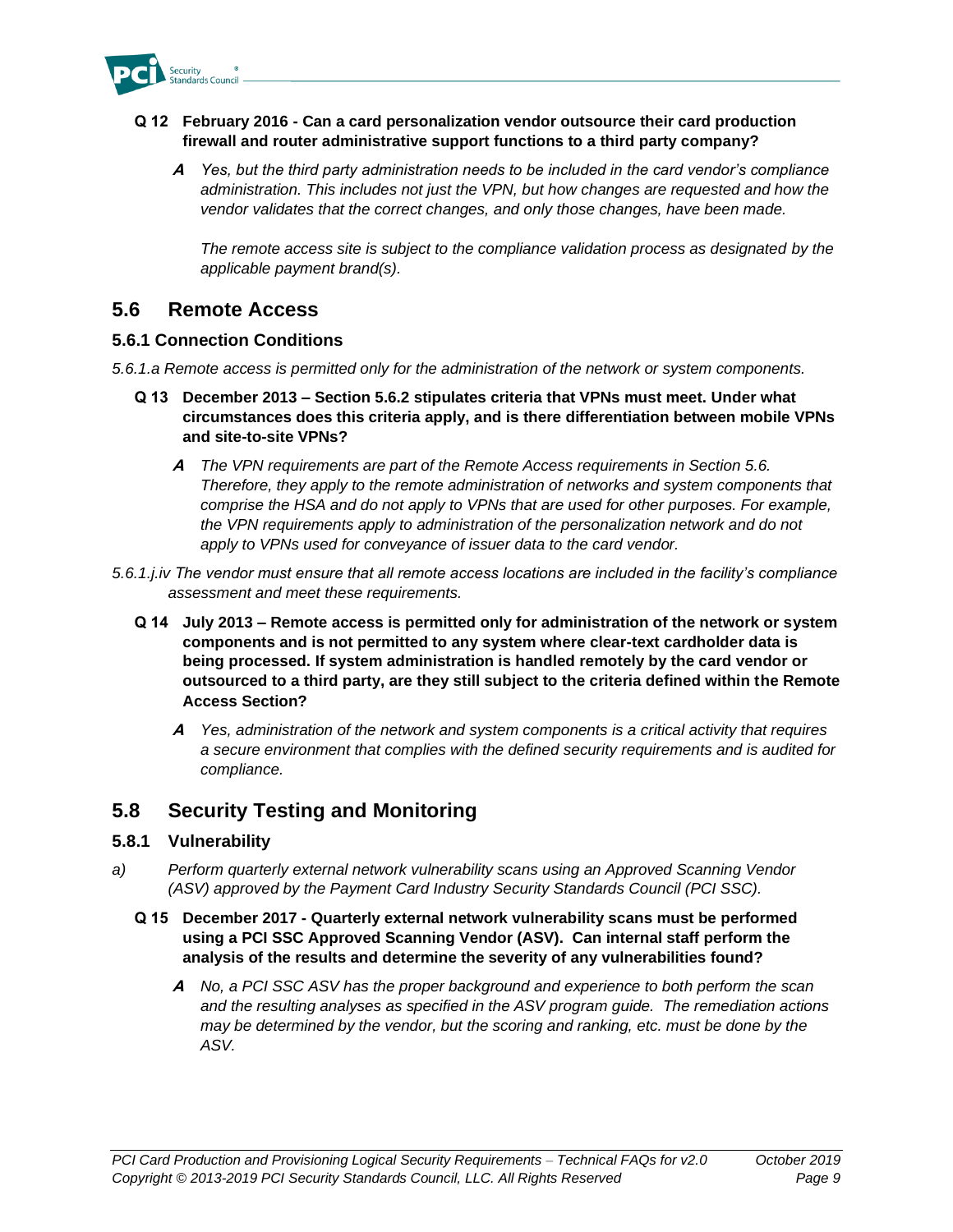

#### **5.8.2 Penetration**

*The vendor must:*

- *a) Perform internal and external penetration tests at least once a year and after any significant infrastructure changes.*
	- *i. The internal penetration test must not be performed remotely.*
	- *ii. Penetration tests must be performed on the network layer and include all personalization network components as well as operating systems.*
	- *iii. Penetration tests must be performed on the application layer and must include:*
		- $\Box$ *Injection flaws (e.g., SQL injection)*
		- $\Box$ *Buffer overflow*
		- $\Box$ *Insecure cryptographic storage*
		- $\Box$ *Improper error handling*
		- $\Box$ *All other discovered network vulnerabilities*

#### **Q 16 March 2016 - How must the internal penetration test be conducted?**

**A** *The internal penetration test must be performed using the criteria defined in this requirement. Additionally, testing must occur in accordance with DSS requirement 11 with the exception that the coverage must be all HSA systems and the personalization network. The internal penetration test must not require any rule changes to conduct and must originate from systems within the HSA.*

# *Section 6 – System Security*

#### **6.1 General Requirements**

- *6.1.g The vendor must ensure that virtual systems do not span different network domains.*
	- **Q 17 December 2013 – For purposes of this requirement, how are network domains defined for what is allowed or not allowed?**
		- **A** *In a virtualized environment, activities involving data preparation and personalization can use the same equipment. However, you cannot use the same equipment for systems in the DMZ and data-preparation or personalization area. This is because data preparation and personalization must occur within the HSA, whereas other activities must occur outside the HSA.*

# *Section 7 – User Management and System Access Controls*

### **7.2.2 Password – Characteristics and Usage**

*7.2.2.c The vendor must ensure "first use" passwords expire if not used within 24 hours of distribution.*

- **Q 18 December 2013 – Some systems are not capable of expiring passwords within 24 hours as required by 7.2.2.c. What alternatives are available?**
	- **A** *If a system cannot expire initial passwords that are not used within 24 hours of distribution, then the passwords must not be issued more than 24 hours before expected use. If 24 hours elapses without use, they must be manually expired within that 24-hour period.*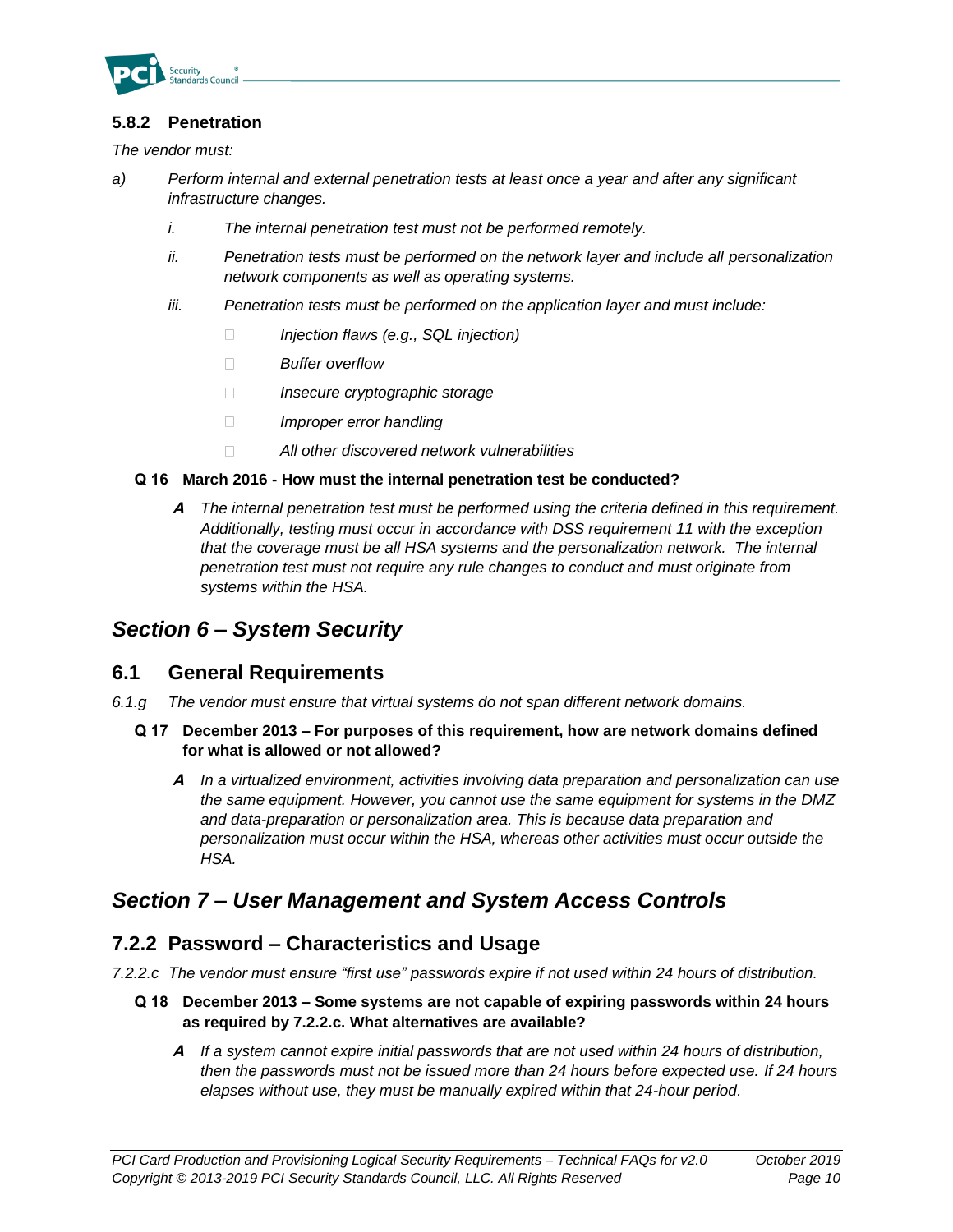

# *Section 8 – Key Management: Secret Data*

# **8.4.1 General Requirements**

- *8.4.1.a The vendor must define procedures for the transfer of key-management roles between individuals.*
	- **Q 19 July 2015: The vendor must define procedures for the transfer of key-management roles between individuals. Does "roles" mean custodian A holder versus a custodian B holder?** 
		- **A** *No. This is not intended for transfer of roles between existing custodians if it results in a custodian collectively having access to sufficient key components or shares of a secret or private key to reconstruct a cryptographic key.*

*For example, in an m-of-n scheme (which must use a recognized secret-sharing scheme such as Shamir), where only two of any three components are required to reconstruct the cryptographic key, a custodian must not have current or prior knowledge of more than one component. If a custodian was previously assigned component A, which was then reassigned, the custodian must not then be assigned component B or C, as this would give them knowledge of two components, which gives them ability to recreate the key.*

### **8.6 Key Distribution**

- *8.6.d Key components or shares must only be received by the authorized custodian, who must:*
	- *i. Inspect and ensure that no one has tampered with the shipping package. If there are any signs of tampering, the key must be regarded as compromised and the vendor's key compromise procedures document must be followed.*
	- *ii. Verify the contents of the package with the attached two-part form.*
	- *iii. Return one part of the form to the sender of the component or share, acknowledging receipt.*
	- *iv. Securely store the component or share according to the vendor's key storage policy.*

#### **Q 20 December 2013 – Are there any alternatives to meet this requirement for when the authorized custodian is unavailable?**

*Yes, if the primary custodian is unavailable, a pre-designated and authorized backup custodian can receive the package. Alternatively, drop boxes can be used for the courier to leave the package in a locked container that is only accessible by the primary and backup custodians.*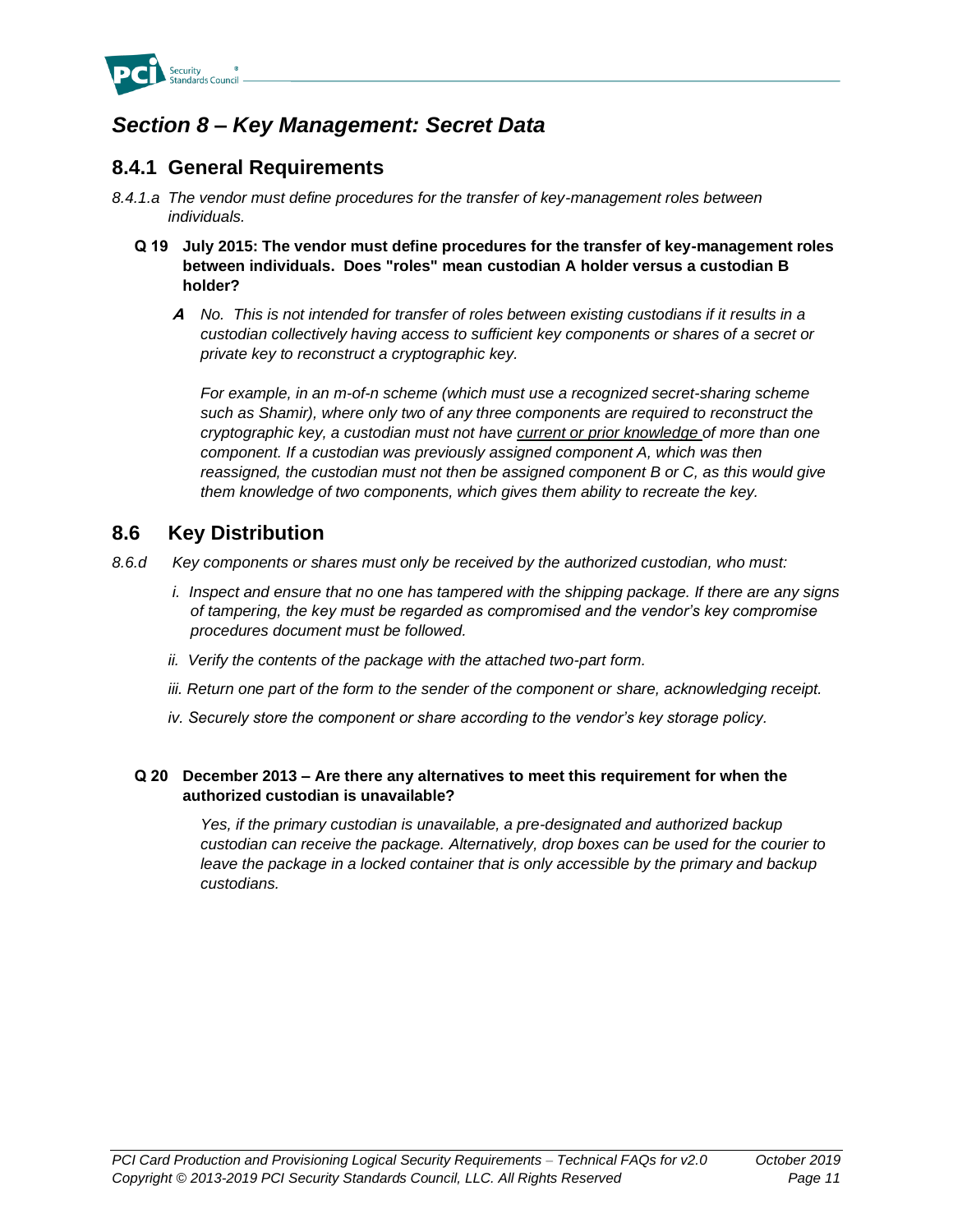

# **8.8 Key Storage**

- *8.8.e Ensure that access logs include, at a minimum, the following: i. Date and time (in/out)* 
	- *ii. Names of key custodians involved*
	- *iii. Purpose of access*
	- *iv. Serial number of envelope*
	- **Q 21 October 2014 - What specifically is the requirement regarding the signature of a custodian being placed on the access logs? Does it require the full name (first and last) or can the signature be first initial and last name or only be the initials of the custodians?**
		- **A** *Signatures must be sufficient to identify each custodian. Full names or initials or any combination are acceptable as long as it can be positively affirmed who provided the signature.*

### **8.9 Key Usage**

- *8.9.a Each key must be used for only one purpose and not shared between payment systems, issuers or cryptographic zones, for example:*
- *8.9.b Transport keys used to encrypt other keys for conveyance (e.g., KEK, ZCMK) must be unique per established key zone and, optionally, unique per issuer within that zone. These keys must only be shared between the two communicating entities and must not be shared with any third organization.*

#### **Q 22 July 2014 –Can vendor and issuer keys exist at another site, such as for subcontracted card production activities, or for disaster recovery purposes?**

**A** *Copies of keys at another site (e.g. Issuer keys or personalization keys) may exist if there is a contract with that site e.g., if they are subcontracting the personalization activity to that site. This subcontracting needs the written permission of the issuer(s) impacted.* 

*For disaster recovery purposes, the same conditions apply. There must be a contract in place with the disaster recovery site and written permission of the issuer(s) impacted. These conditions apply whether the other site is operated by the vendor or by a third party.* 

*Outside of the aforementioned conditions, the only storage that can be outside the HSA or offsite is of encrypted keys.*

*However, copies of the HSM's master file key cannot exist off site in any scenario. Storage of keys is a personalization activity so it must take place in the HSA, i.e. at the approved site. Custodians must be employees of the company i.e. not employees of another vendor.* 

#### **Q 23 July 2013 – Can the same transport keys be used between the card vendor and separate locations of another organization?**

**A** *No, each location would constitute a separate key zone and therefore different transport keys must be used. The same is true for a card vendor with multiple locations communicating to one or more locations of another organizational entity.*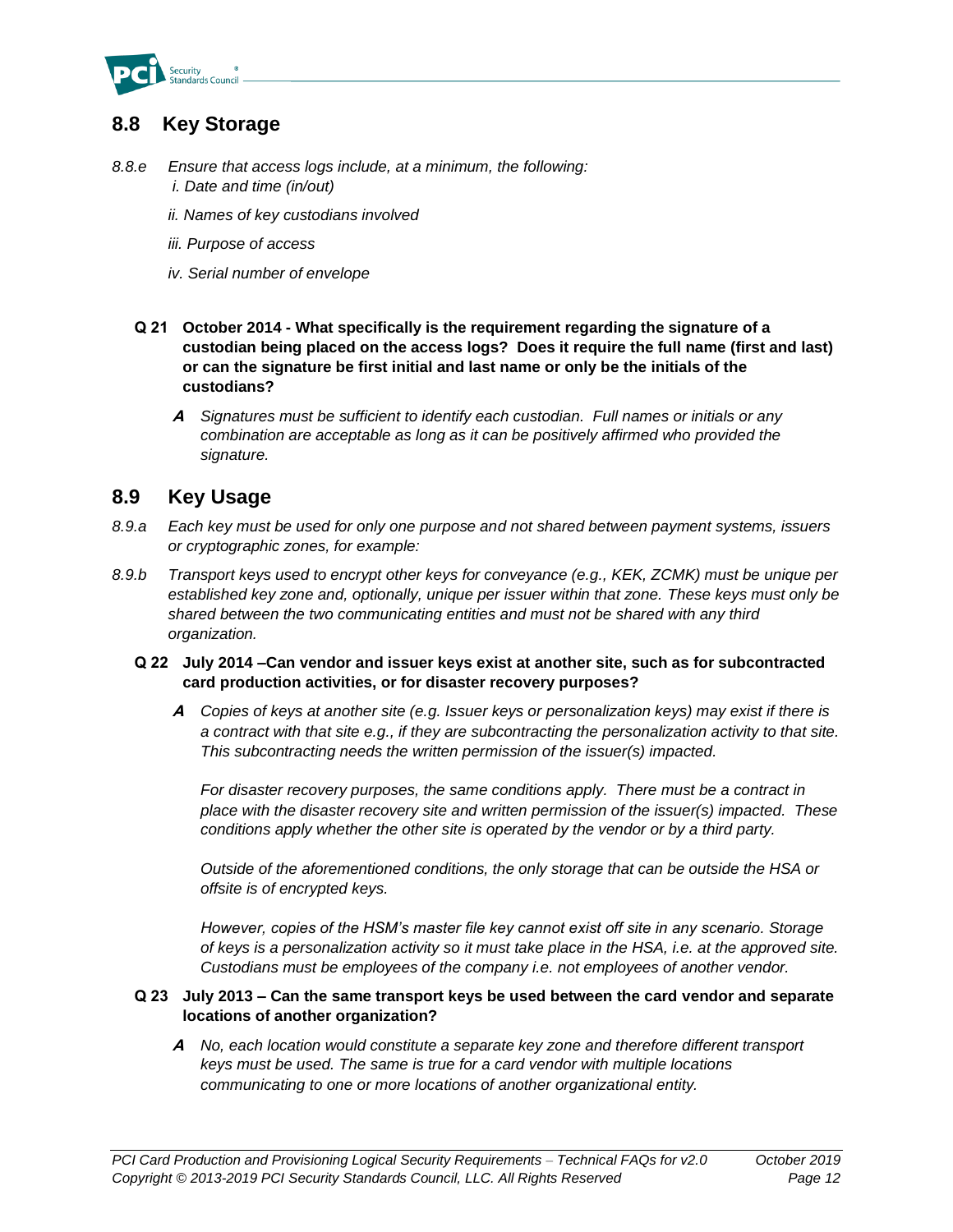

*8.9.h IC keys must be unique per IC.*

#### **Q 24 December 2013 – Does 8.9.g apply to all IC keys?**

**A** *No, it does not apply to manufacturer or founder keys. It does apply to other keys such as those used for pre-personalization.*

### **8.14 Key-Management Security Hardware**

*8.14.c HSMs used for key management or otherwise used for the protection of sensitive data must be approved by PCI or certified to FIPS 140-2 Level 3, or higher.*

#### **Q 25 July 2014 – Does the HSM FIPS/PCI certification include customization of native HSM firmware if the FIPS/PCI mode is not impacted?**

- **A** *If firmware is modified it impacts the approval. However, HSMs may allow customers or integrators to install additional applications where the vendor can show that by permitting this:*
	- *It cannot adversely affect the security features of the product that are relevant to the PCI HSM certification.*
	- It cannot modify any of the cryptographic functionality of the HSM or introduce new *primitive cryptographic functionality.*
	- The application is strongly authenticated to the HSM by digital signature.
	- The application does not have access to sensitive keys.

*Applications, in this context, are functional entities that execute within the boundary of the HSM and may or may not provide services external to the HSM. Applications are typically processes or tasks that execute under the control of an Operating System (OS) or software executive routine.* 

*Applications are considered to be separated by access rights. OS/firmware is considered all code, which is responsible to enforce, manage, or change such access rights.*

# *Section 9 – Key Management: Confidential Data*

No FAQ in this section – Reserved for future use.

# *Section 10 – PIN Distribution via Electronic Methods*

No FAQ in this section – Reserved for future use.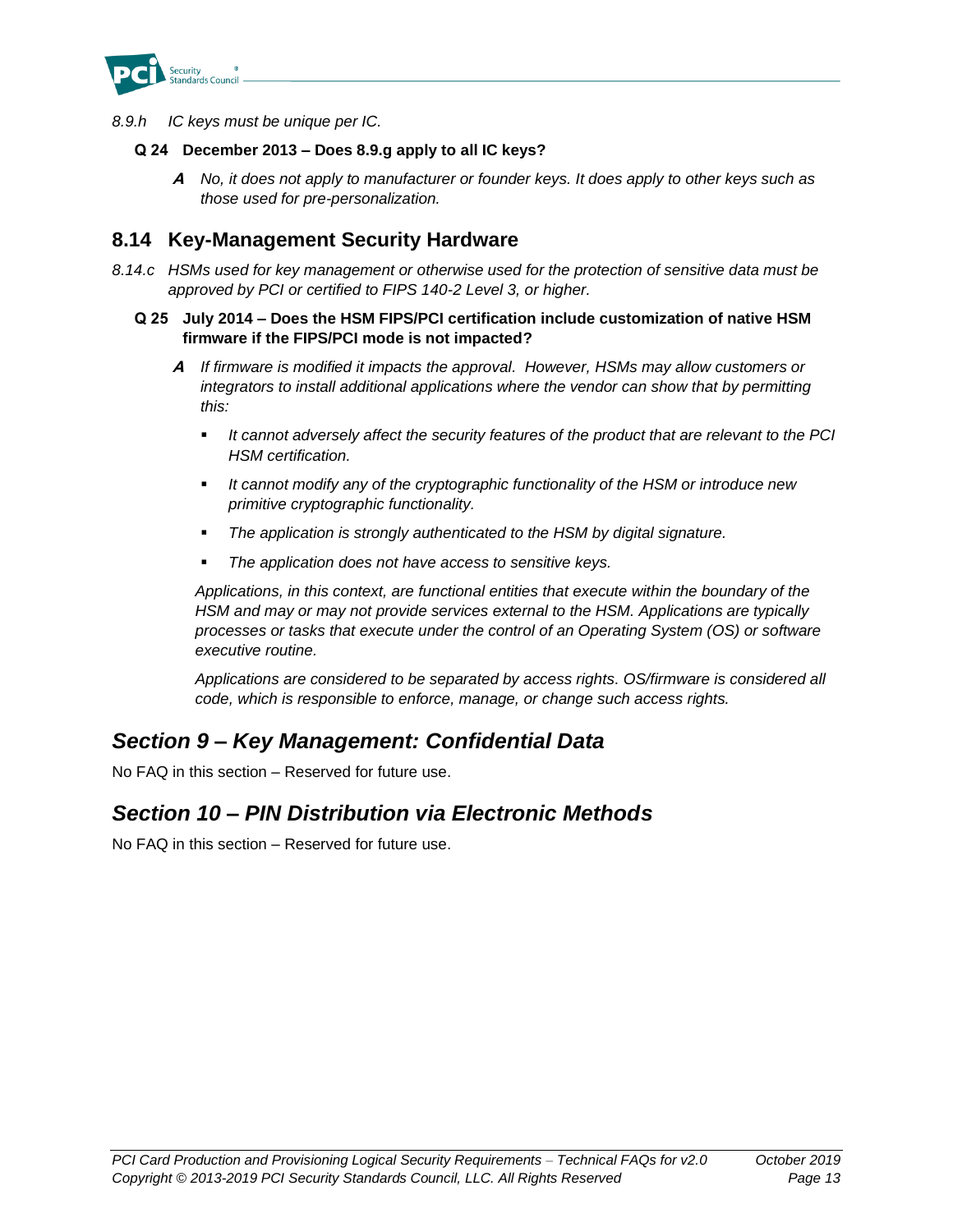

# **Physical Security Requirements**

These technical FAQs provide answers to questions regarding the *Payment Card Industry (PCI) Card Production Physical Security Requirements.* These FAQs provide additional and timely clarifications to the application of the Security Requirements. The FAQs are an integral part of those requirements and shall be fully considered during the evaluation process.

Updates: New or questions modified for clarity are in **red.** This includes updates in Section 3.

# *General Questions*

No FAQ in this section – Reserved for future use.

# *Section 1 – Scope*

No FAQ in this section – Reserved for future use.

# *Section 2 – Personnel*

# **2.1.3.1 Employment Application Forms**

- *2.1.3.1.b The vendor must maintain a personnel file for each employee that includes but is not limited to the following information:*
	- *Gathered as part of the hiring process:* 
		- *Background check results*
		- *Verification of aliases (when applicable)*
		- *List of previous employers and referral follow-up results*
		- *Education history*
		- *Social security number or appropriate national identification number*
		- *Signed document confirming that the employee has read and understands the vendor's security policies and procedures*
		- *Fingerprints and results of search against national and regional criminal records*
	- Gathered as part of the hiring process and periodically thereafter:
		- *Current photograph, updated at least every three years*
		- *Record of any arrests or convictions, updated annually*
		- *Annual credit checks*

#### **Q 1 December 2013 – Drug testing is not required in the** *PCI Card Production Security Requirements.* **Is this an oversight?**

**A** *No, PCI does not require drug testing due to the wide variances in country laws governing where or when drug testing is allowed. However, that does not preclude card vendors from requiring drug testing wherever and whenever they deem necessary.*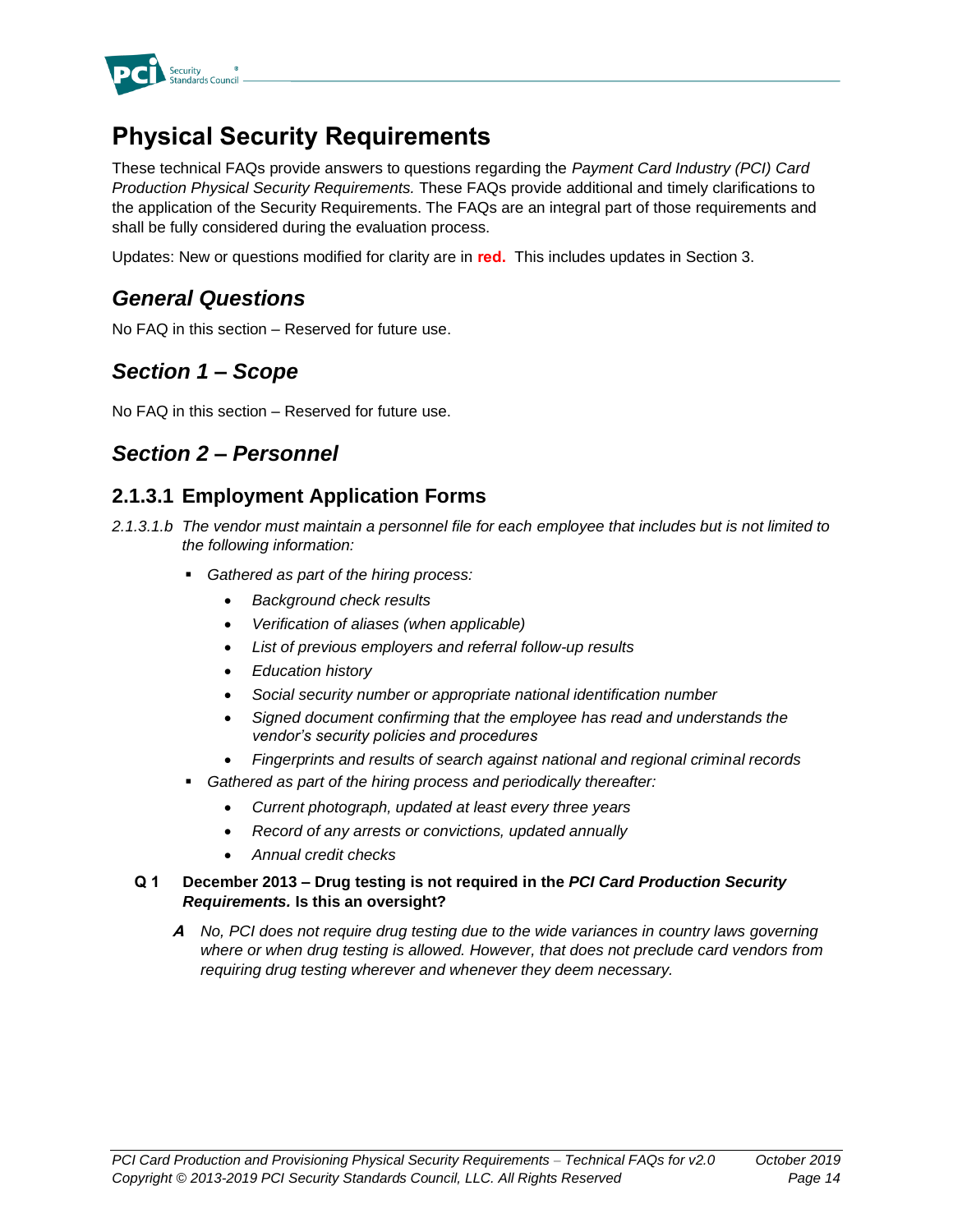

- **Q 2 July 2013 – Requirement 2.1.3.1 requires annual credit checks. In some countries, only a small fraction of the employees have ever had a credit transaction, so the local credit bureau does not have any record of them. What should happen in these cases?**
	- **A** *The intent of the requirement is to determine whether the person is under any financial duress that should be considered for their employment. Even if the credit check is expected to not show anything, it still must be attempted. If the person does not have a credit history, the vendor should apply alternative procedures as the vendor deems appropriate in order to fulfill the intent of this requirement.*
- **Q 3 August 2015: Does the card vendor have to use fingerprints to conduct a search against criminal records as part of the background check process?**
	- **A** *A criminal background search must be conducted. That search may use fingerprints or any other method or means of identification. If fingerprints are not used (e.g., it is not legally permissible) for this purpose, they do not need to be collected or retained.*

### **2.2.2 Roles and Responsibilities**

*The guards main role is to ensure permanent (at a minimum, during working hours) control of the security systems and maintain a high level of protection of the building, assets, access and staff, immediately reporting any discrepancy to the company. In addition, the vendor must ensure that:*

- *a) Appropriate emergency procedures are followed, and prompt attention to reports of unauthorized access to the premises is received from law enforcement agents, and where necessary the VPA.*
	- **Q 4 May 2019 - Should guards report unauthorized access attempts to the VPA?**
		- **A** *This requirement is under revision. A guard is expected to protect the building, company assets and staff by maintaining control of security systems, monitoring activities and responding to alarms such as unauthorized access attempts. If an unauthorized access attempt is detected internally or reported by law enforcement the guard must ensure emergency procedures are followed. The vendor must make an assessment of any unauthorized access attempt. Access attempts that are not accidental or testing must be reported to the VPA.*

### **2.4.1 External Service Providers – General Guidelines**

- *2.4.1.b The vendor must ensure that the requirements of Section 2.1, "Employees," of this document have been met by the employer of all suppliers, repair and maintenance staff, and any other external service provider.*
	- **Q 5 December 2013 – Requirement 2.4.1 states that all third-party service providers (for example, suppliers, repair and maintenance staff, and any other external service providers) must meet the same requirements as employees of the card vendor who have access to card products, components, and the high security area (HSA). This includes pre-employment testing, screening, training, termination checks, etc. Does the card vendor have to directly conduct these reviews?**
		- **A** *No. The intent of this objective is to ensure that service provider employees with access to the HSA conform to the same employment screening criteria as staff employed by the vendor. As noted in Requirement 2.4.1, the employer of these third-party service providers should conduct the necessary reviews. The card vendor meets this requirement by either directly performing the review or by contractually obligating the third-party external service provider to conduct these reviews.*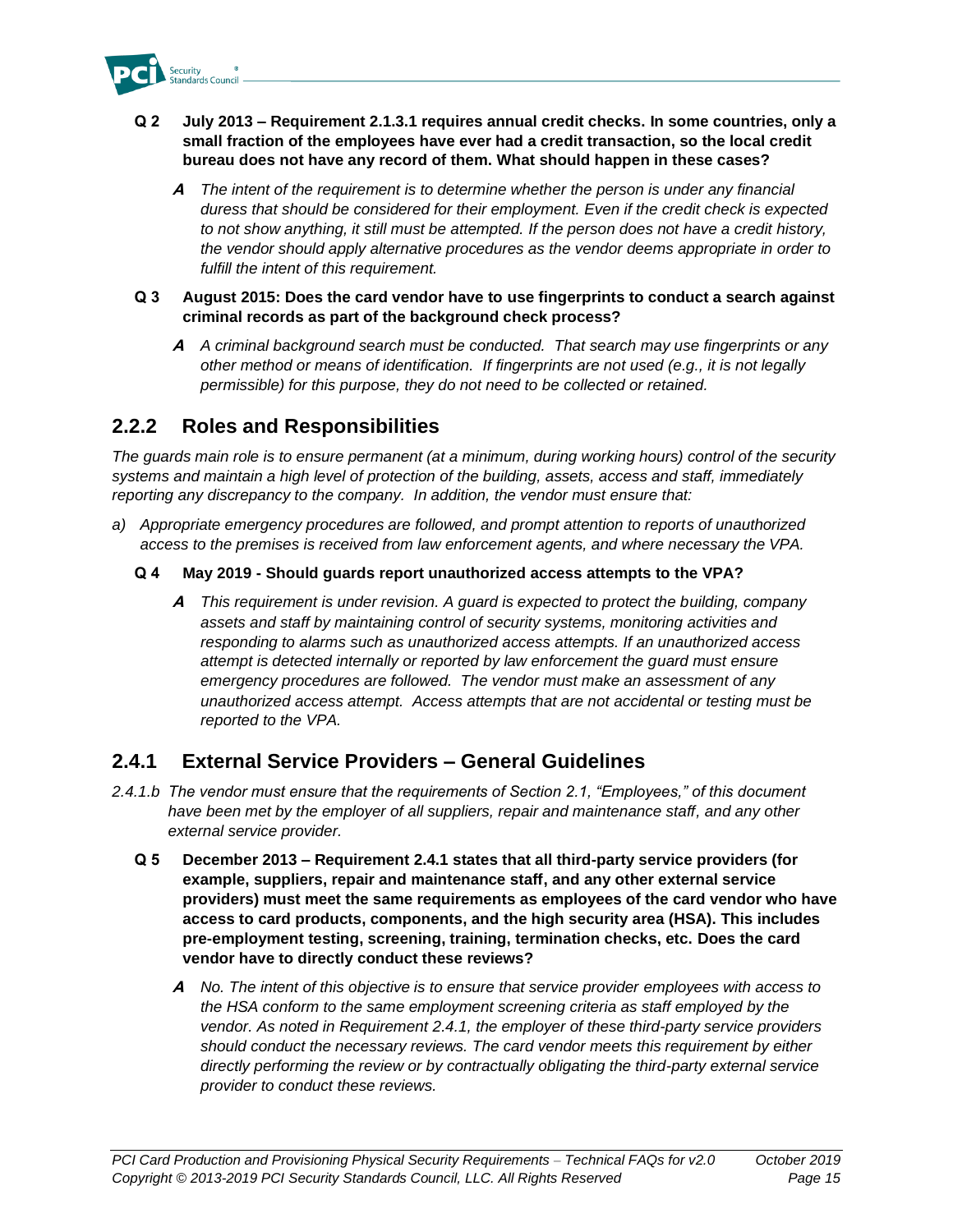

# **2.5.1 Vendor Agents – General Guidelines**

*2.5.1.a Prior to conducting any business with an agent or third party regarding card-related activities, the vendor must register the agent with the VPA and obtain the following information:*

- *Agent's name, address, and telephone numbers*
- *Agent's role or responsibility*
- **Q 6 July 2014 – In the context of this requirement, what are card-related activities and what activities are allowed for agents or third parties?**
	- **A** *Card related activities such as sales and marketing activities are allowed. Agents and third parties must never produce, own or handle cards.*

# *Section 3 – Premises*

### **3.1 External Structure**

#### **3.1.1 External Construction**

*3.1.1.b The vendor must prevent unauthorized access to buildings, building areas, or structures containing technical machinery or equipment such as the heating system generator, auxiliary power supply, and air conditioning.*

#### **Q 7 October 2014 - If a facility has a fence around the whole property, is a separate fence still required around the technical machinery?**

**A** *Yes, separate access controls are still required. There will be many people who will have access beyond the fence (everyone entering the facility) but who will not be authorized to access the machinery nor do they need to have access to the technical machinery. In general, technical machinery is not protected by a fence but by proper locked coverings or doors.*

#### **3.1.2 Exterior Entrances and Exits**

*All non-emergency exterior entrances and exits to the facility must be:*

- *a) Contact-alarm monitored*
- *b) Locked or electronically controlled at all times*
- *c) Reinforced, where applicable, to resist intrusion (e.g., steel or equivalent construction that meets local fire and safety codes)*
- *d) Fitted with an access-control device (i.e., card reader or biometric) that automatically activates the locking mechanism*
- *e) Fitted with a mantrap or interlocking configuration to prevent staff "piggybacking" or tailgating (excluding emergency exits)*
	- **Q 8 May 2017: For a facility located in a shared building, is it accepted that the entrance to the facility be internal to the building? This means that employees will firstly enter the main building entrance used by multiple tenants and subsequently enter the facility entrance. The facility entrance has interlocked doors, card access, CCTV, etc.**
		- **A** *Yes, the facility entrance may be internal to the building if the building is shared by multiple tenants. For security compliance, the internal facility entrance may function as the building entrance. The interior facility entrance must then comply with the security requirements defined for exterior entrances and exits.*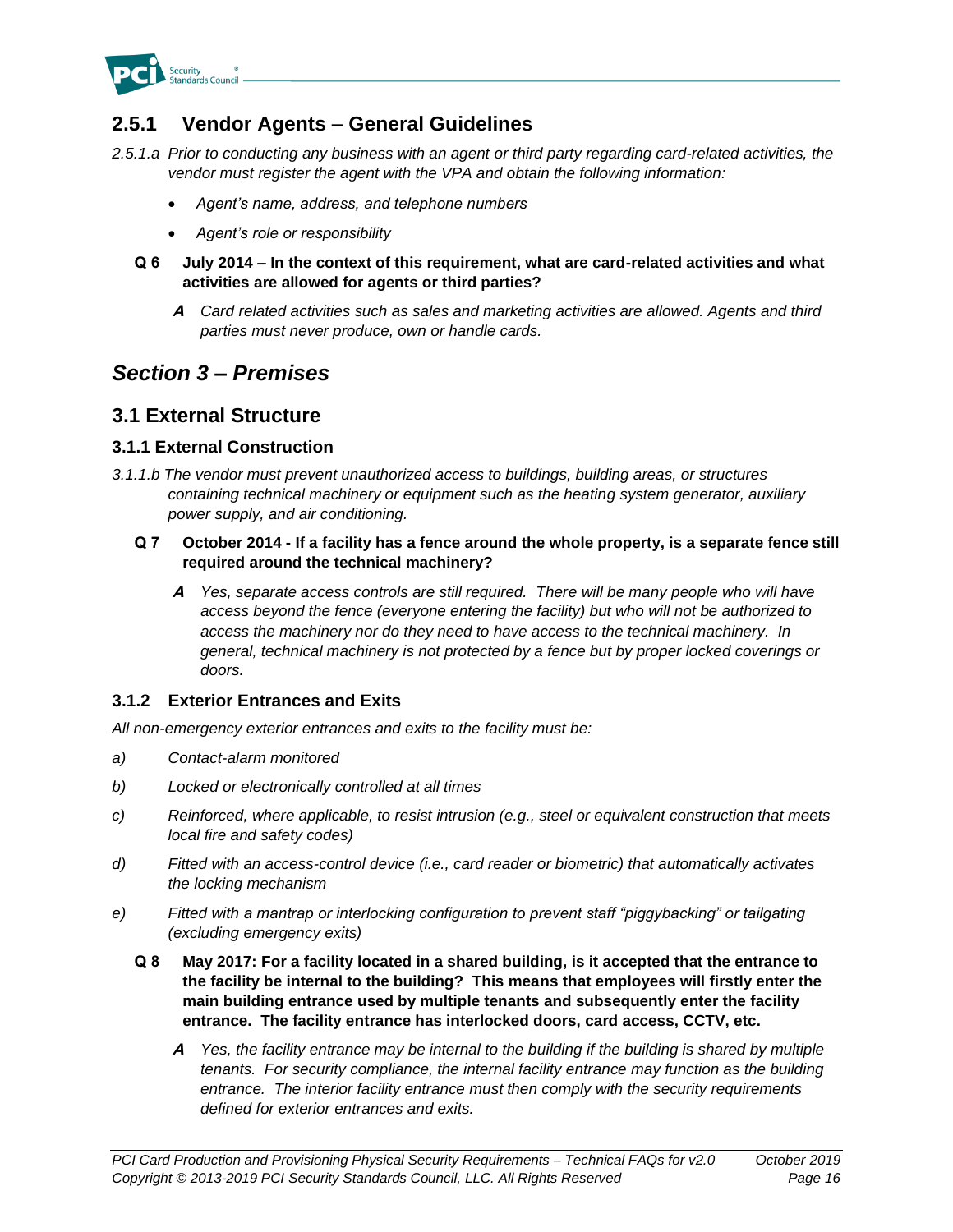

- **Q 9 May 2017: For a facility located in a shared building, is it required for the main building entrance to comply with the security requirements in section 3.1.2 Exterior Entrances and Exits.**
	- **A** *No, the main building entrance that leads to multiple tenants does not need to comply with the requirements for exterior entrances and exists. Instead, the entrance to the building segment occupied by the card production vendor is considered the building entrance and must comply with the requirements defined for exterior entrances and exists.*

#### **3.1.3 External Walls, Doors and Windows**

- *a) All exterior walls must be pre-cast or masonry block or material of equivalent strength and penetration resistance.*
- *b) Windows, doors, and other openings must be protected against intrusion by mechanisms such as intruder-resistant (e.g., "burglar-resistant") glass, bars, glass-break detectors, or motion or magnetic contact detectors.*
	- **Q 10 December 2015: If a card vendor is using a hosted or other type of shared facility, there may be a combination of real external concrete walls of the building and walls inside the facility that would be considered 'external' to the card vendor, or only interior perimeter walls. For interior walls that form the 'exterior' for the card vendor, it may not be feasible to use pre-cast or masonry block material for the construction due to legal, safety or other considerations. For purposes of this requirement, what would be considered material of equivalent strength and penetration resistance?**
		- **A** *Interior walls may be considered equivalent if they are constructed of metal studded fire rated sheet rock (drywall) with expanded metal (security) mesh. The mesh must be constructed of steel or a stronger material and meet the ASTM F1267-12 or EMMA 557-12 standard. The construction must include vibration detectors to detect any attempts to cut through. The expanded metal (security) mesh shall meet the following minimum requirements:*
			- *16 gauge metal studs are used with 12inch (305mm) on center*
			- *0.75inch #9 steel mesh or 3/4inch #9 or 19mm #9*
			- *Thickness 0.120 inches (3mm) 0.01 inch tolerance (0.5mm)*
			- *Expanded metal mesh is anchored to the stud with vendor supplied mesh anchors every 12 inches (305mm) and installed per the manufacturer's requirements.*

*The installation must be double lined drywall, with expanded metal mesh on the attack side from true floor to true ceiling.*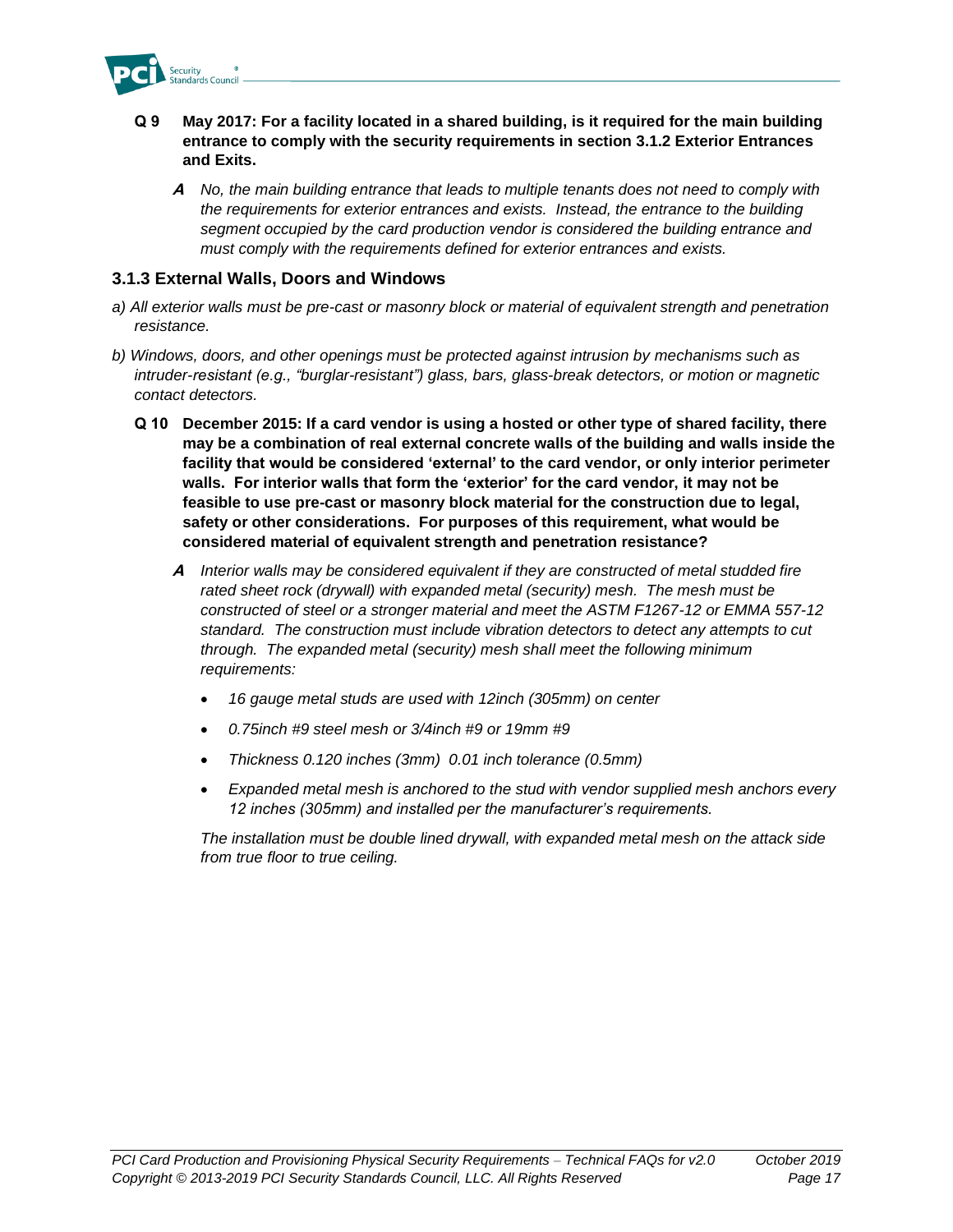

# **3.3.2.2 Security Control Room / Location and Security Protection**

#### *3.3.2.1 Definition*

*This is the room housing the primary CCTV monitoring systems, intrusion, fire, and alarm-system control and access-control systems.*

- *3.3.2.2.q The vendor must have mechanisms must be in place to prevent observation of security equipment (e.g., CCTV monitors) inside the security control room. For example, by covering all security control room windows with a one-way mirror film or other material preventing viewing from outside.*
	- **Q 11 December 2013: Are any methods of covering security control room windows allowed, other than those described in 3.3.2.2.q?**
		- **A** *Yes. Other mechanisms may be used as long as they achieve the same result of preventing observation to inside the security control room to view the security equipment—e.g., CCTV images.*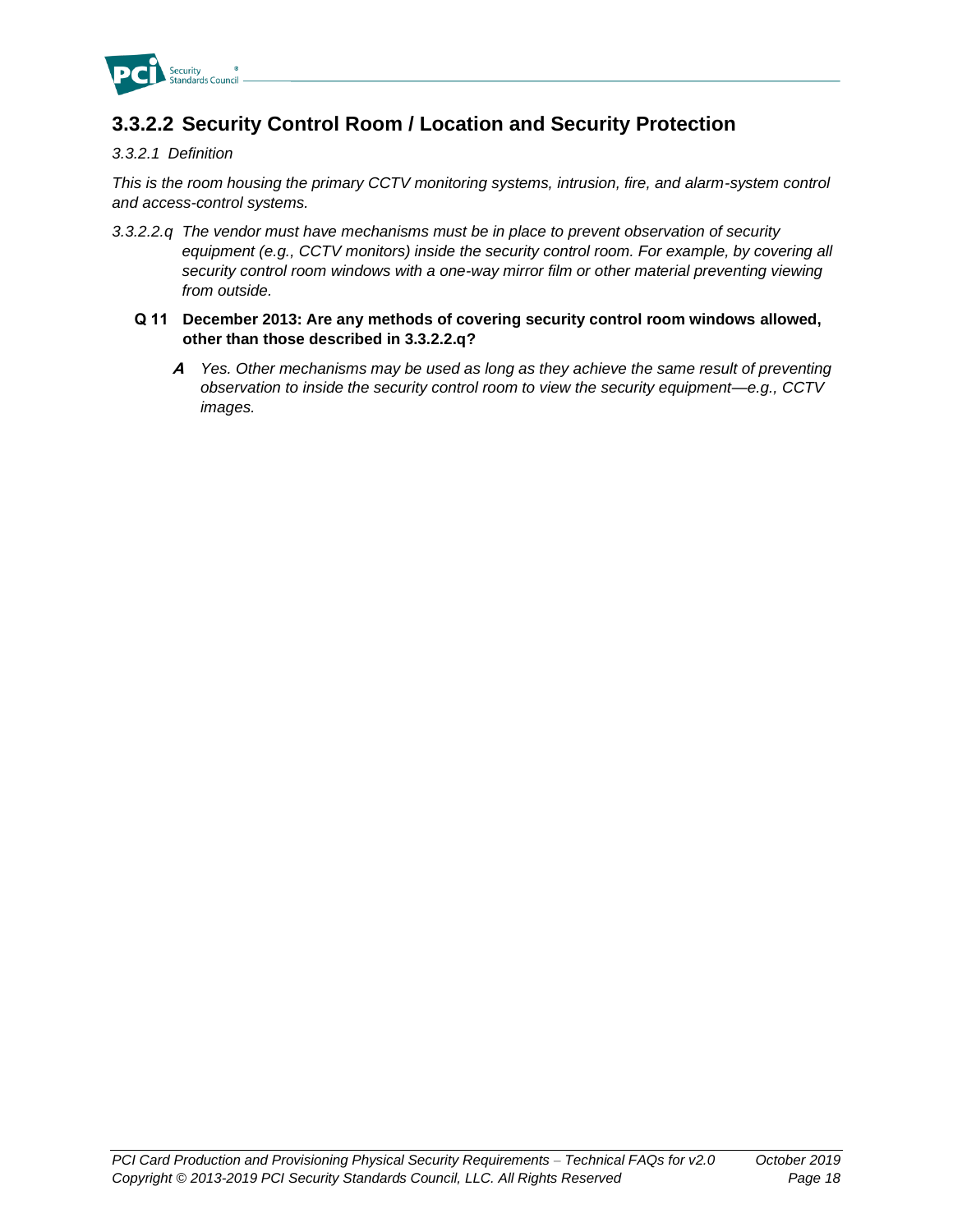

*t) The CCTV and access control servers must be in the security control room or a room with equivalent security. The servers must not be in the HSA.*

#### **Q 12 May 2017: Under what circumstances, if any, can DVRs be located in the HSA?**

- **A** *The DVRs must:*
	- *Be protected from access by unauthorized personnel. For example they are installed in:*
		- *1. The HSA server room under normal dual access control restricted to authorized personnel, and the DVR's are installed in lockable racks only accessible by authorized staff, or*
		- *2. A dedicated HSA Security Equipment Room under dual access control*
	- *Either not have network capability, or if present, policies and procedures must exist to prevent the enablement or usage of the network capability.*

### **3.3.3.1 High Security Areas (HSAs) / Definition**

*Areas in production facilities where card products, components, or data are stored or processed are called high security areas. Only card production and provisioning-related activities shall take place within the HSA.*

- **Q 13 January 2015: Only card production-related activities shall take place within the HSA. Does this preclude the existence of test and non-production servers and HSMs from existing in the HSA?**
	- **A** *Equipment that is purely associated with test activities is not allowed in the HSA. Test (nonproduction) keys and test (non-production) data cannot be used with production equipment. Cards used for testing that use production keys and/or data must be produced using production equipment.*
- *3.3.1.c With the exception of mobile provisioning, if multiple HSAs are within the same building, they must be contiguous.*
	- **Q 14 December 2013 – Areas in production facilities where card products, components, or data are stored or processed are called high security areas. Section 3.3.3 states that these HSAs must be contiguous if they are within the same building. In some building designs these areas are non-contiguous and retrofitting is prohibitively expensive. Are there any other options?**
		- **A** *Yes. HSAs in the same building that are not contiguous may exist provided they are treated physically and logically as separate facilities—i.e., use of secure physical transport and encryption of sensitive data.*

# **3.3.4.1 HSA / Access Control**

- *3.3.4.1.e The HSA and all separate rooms within the HSA must be protected by internal motion detectors, even if no production occurs in the room..*
	- **Q 15 December 2013 – Does this requirement apply to chemical storage areas, cleaner cupboards, and other maintenance/supplies storage?**
		- **A** *A space within the HSA may be defined as a cupboard or similar which does not require motion detection if it is not possible for an individual to walk into the space and no longer be visible.*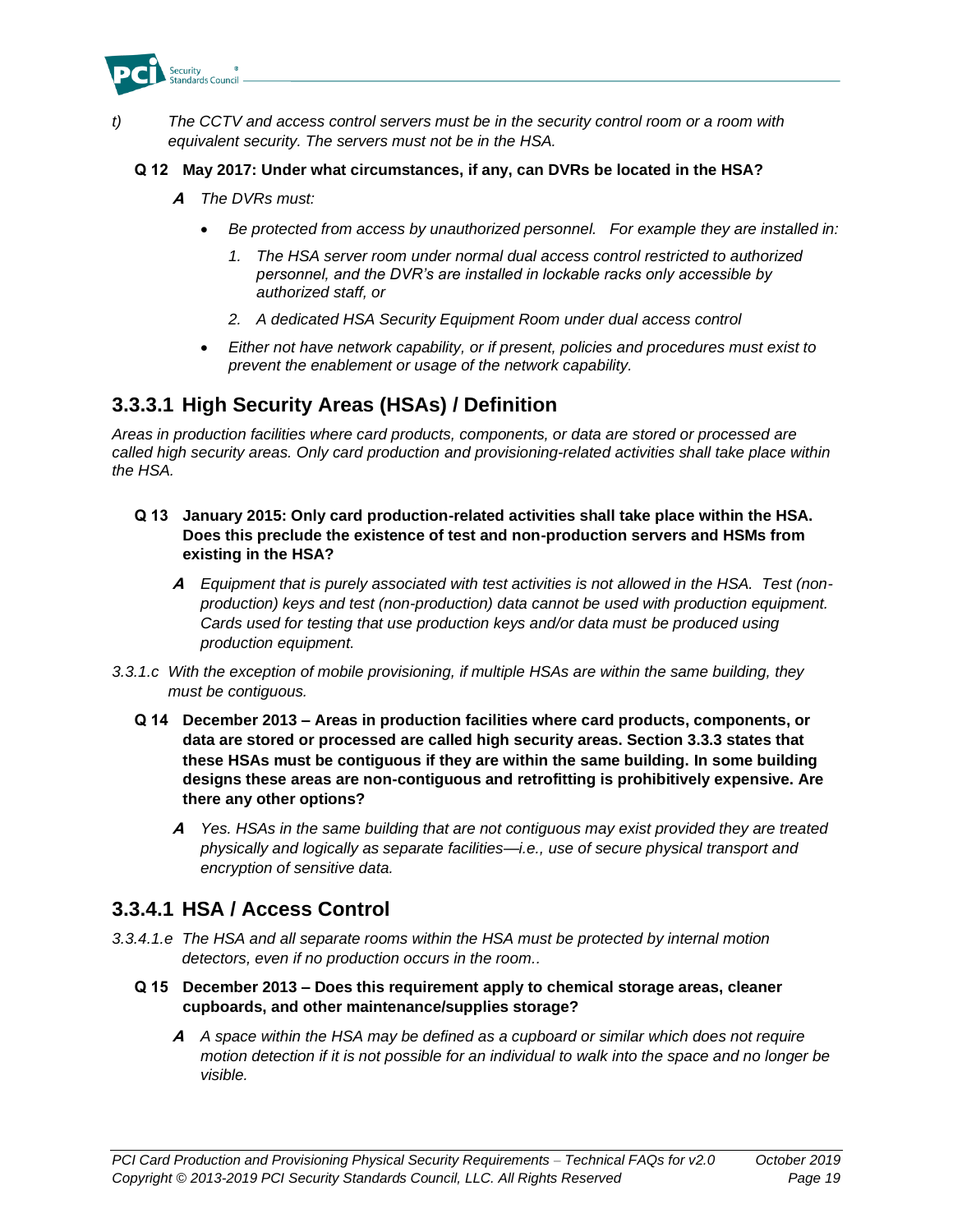

- *3.3.4.1.h No one is allowed to bring personal items (for example, packages, lunch containers, purses) or any electronic devices (including but not limited to mobile telephones, photo cameras, and PDAs), into the high security area. Medical items such as medications and tissues are acceptable if in clear containers that can be examined. No food or beverages are allowed.*
	- **Q 16 March 2016 - Is it OK for a company to provide water stations with disposable cups or disposable bottles inside the HSA for hydration and/or medication purposes as long as the disposable cups or disposable bottles are discarded in the trash before exiting the HSA?**
		- **A** *Yes if company provided. These must be brought in/out through the goods/tools trap*
- *3.3.4.1i If the access-control server is not located in the security control room it must be located in a room of equivalent security. The access-control server cannot be located in the HSA*
	- **Q 17 January (update) 2015 - Is the Access Control Server located in the Security Control Room or in the Server Room?**
		- **A** *The activities in the HSA are restricted to card production activities and therefore the access control server cannot be located in the HSA where the Server Room is required to be because for networked systems, only servers directly related to data preparation and personalization are allowed within the HSA.*

# **3.3.4.4 Security Controls**

- *a) Bullet-resistant (e.g., UL 752) glass or iron bars must protect all windows in HSAs.*
	- **Q 18 March 2017 - Does the requirement for bullet-resistant glass or iron bars to protect all windows in HSAs apply only to external windows of the HSA, or does it also apply to windows on internal walls?**
		- **A** *This requirement is under revision. The requirement applies only to exterior windows that are part of the HSA perimeter.*

# **3.3.5 HSA Rooms**

- *3.3.5.a Separate rooms within the HSA must meet all of the above requirements with the exception of person-by-person access.*
	- **Q 19 July 2013 – Requirement 3.3.4 specifies controls that must be applied to all rooms within the High Security Area (HSA), and Requirement 3.3.5 specifies the following as rooms that may exist within the HSA as:**
		- **Pre-Press Room**
		- **Work in Progress (WIP) Storage Room**
		- **Card Product and Component Destruction Room(s)**
		- **PIN Mailer Production Room**
		- **Server Room & Key Management Room**

#### **Do the controls specified apply to other rooms within the HSA?**

**A** *Yes, they apply to all rooms in the HSA. Non-compliant rooms must be either closed off or reconfigured to no longer be separate rooms.*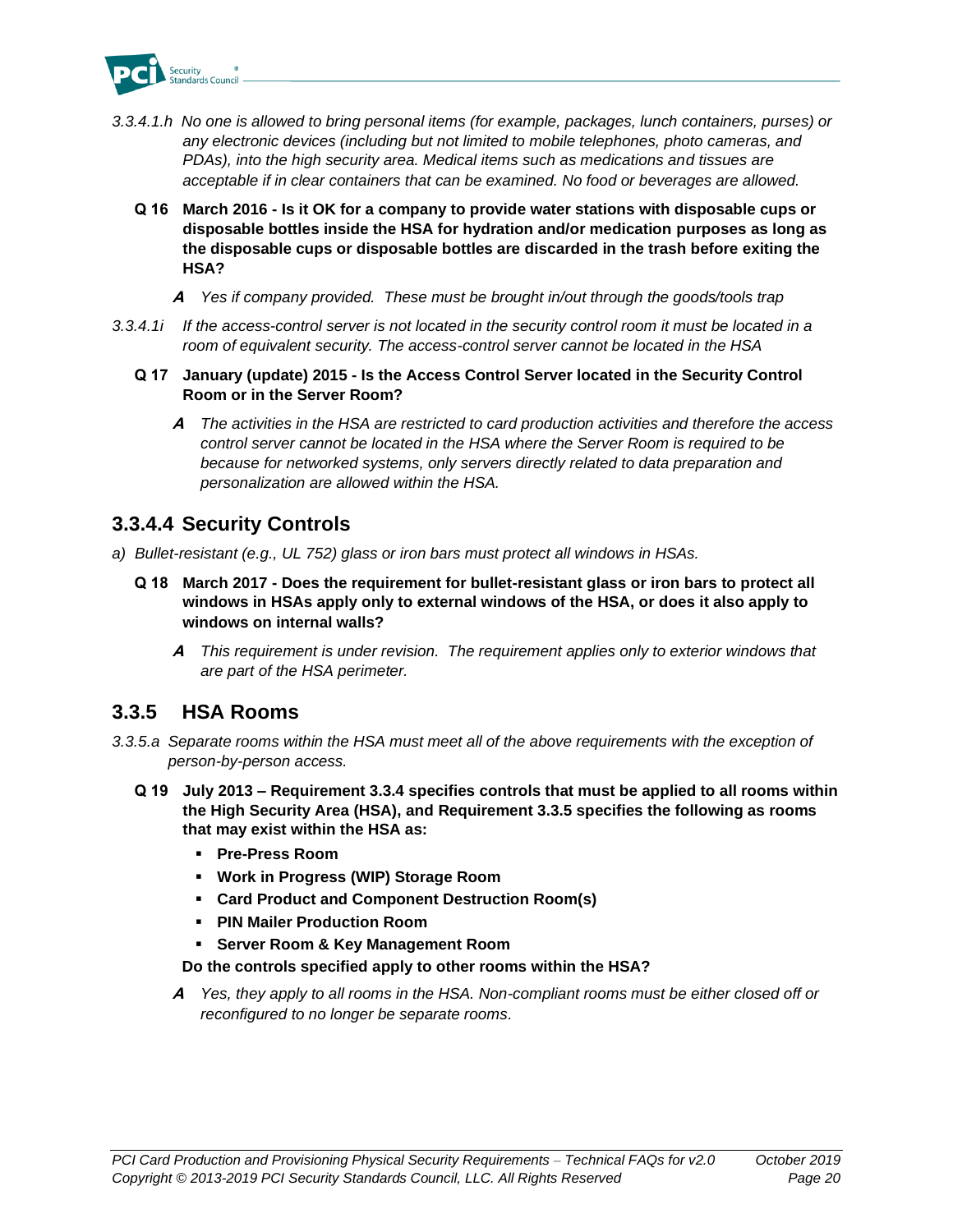

#### **Q 20 December 2013: Local regulations or other safety considerations may require the presence of fire doors in the HSA. Are there any special considerations?**

**A** *Yes. If the HSA contains fire doors and these doors are normally closed or can be manually closed, these doors are subject to the same access controls as any other door that provides access to a room.*

*If the HSA contains fire doors and these doors are locked open and only closed automatically when a fire alarm is activated, the access controls that normally apply for accessing a room do not apply.*

#### **Q 21 December 2013 – Separate rooms within the HSA must meet all of the requirements in Section 3.3.4, with the exception of person-by-person access. If a room cannot or will not be made to meet these requirements, what options exist?**

- **A** *The card vendor has three options:*
	- Close off the room from accessibility to anyone with HSA access.
	- *Reconfigure smaller rooms into a larger room meeting the requirements.*
	- *Convert non-compliant rooms into spaces within a HSA that are no longer fully enclosed—e.g., by removing doors.*

*Note that where person-by-person access is not required, anti-passbook is still required.*

#### **Q 22 December 2013 – For purposes of 3.3.5, do elevators, stairwells, closets and glassenclosed rooms (e.g., conference rooms or other room types) constitute a room?**

**A** *If an elevator has a door, access to it must be controlled. Stairwells are not a room if they do not have doors. Closets would not be considered a room if a person could not physically enter. However, a storage room with a door is considered a room. Glass-enclosed rooms are also considered rooms for purposes of this requirement.*

#### **Q 23 October 2014 - If curtains or similar are used to segment the HSA in subareas, do those subareas constitute rooms for purposes of these requirements.**

- **A** *If visibility into the segmented area is not impaired from the general HSA area (for example: use of clear curtains), then the sub area does not constitute a room and therefore, any requirements pertaining to rooms do not apply for these subareas. When visibility is obstructed (for example: use of opaque curtains) in the "door" area, the opaque curtain acts as a door thus creating a room and all requirements pertaining to rooms apply.*
- **Q 24 October 2014 - If the walls and/or door (s) of the room are glass such that the view is not restricted, does that constitute a room?**
	- **A** *Yes it is a room. While glass allows visibility it still restricts access.*
- **Q 25 October 2014 - Are any of these options acceptable to implement in lieu of implementing the controls for separate rooms under this section such as:**
	- **Glass doors without locks and a fully lit room**
	- **Clear plastic flaps hanging from the door**
	- **Swinging or sliding glass doors that do not have any type of closure mechanism**
	- **A** *Glass doors without locks and swinging or sliding doors are not acceptable. Clear plastic flaps hanging from the door or no door at all are the only viable options.*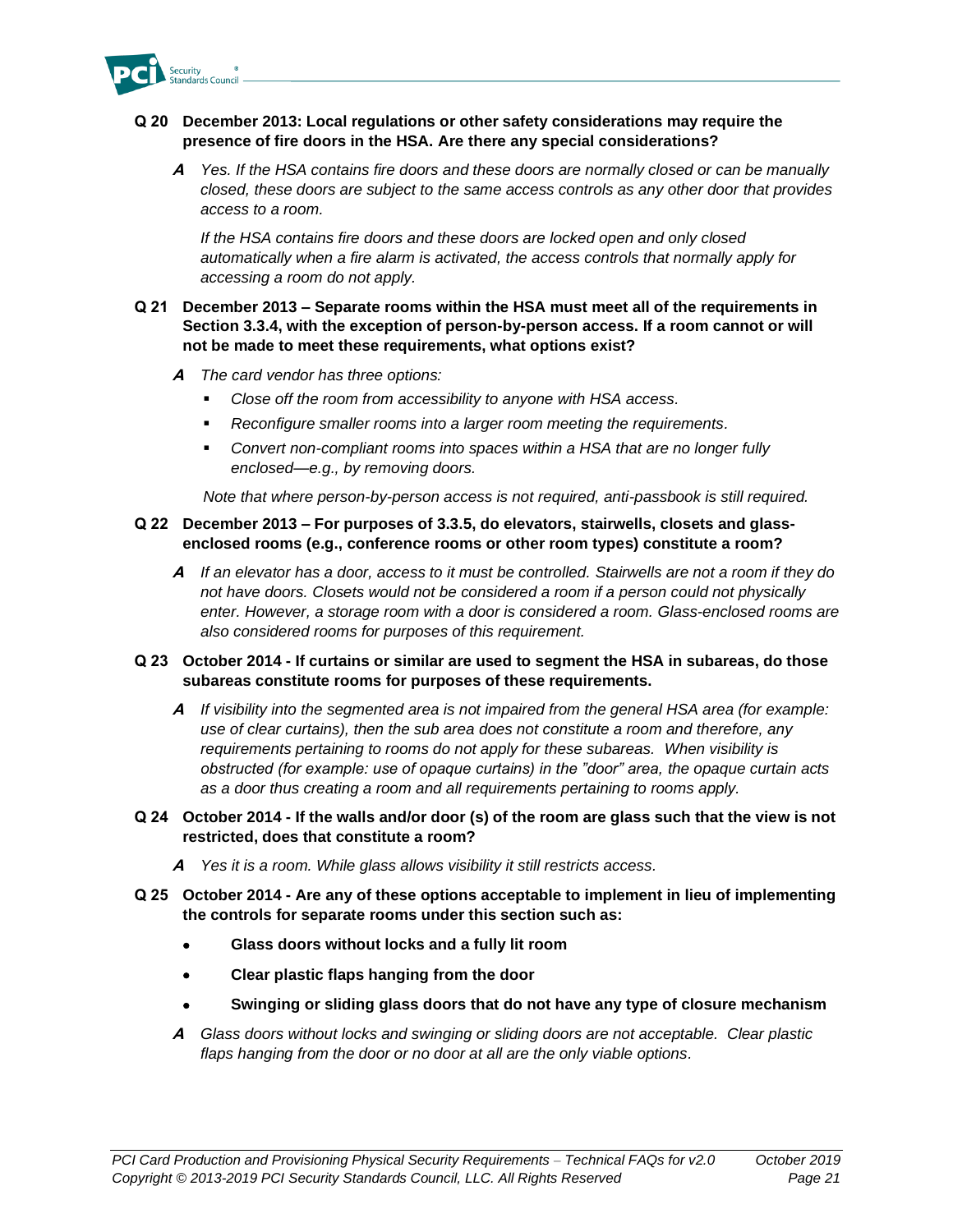

*3.3.5.b Toilet rooms are prohibited except where required by local law. Where used, the entry/exit way must be camera-monitored.*

#### **Q 26 October (update) 2016 –What is the rationale for Requirement 3.3.5.b?**

**A** *The intent is to prevent any single individual being unobserved or restrict access while within any room within the HSA. This is not a new requirement and was in place under the prior individual payment brand requirements so there should be limited impact on card vendors previously held to payment brand criteria. Toilet rooms that are not fully enclosed and are accessible without opening the door (i.e., sufficient space exists above and/or below the enclosure to access the area) are not subject to this requirement.*

#### **3.3.5.1 Pre-Press Room**

- *a) The pre-press process must be performed in a separate room within the HSA.*
- *b) The pre-press room is where the vendor produces or stores film, plates, or electronic media.*
	- **Q 27 March 2015 - Can the following processes be performed in the rooms outside the high security areas:**
		- **Design development (external graphical view) of a plastic card;**
		- **Printing the plastic cards designs/rough copies with your company logo on a printer;**
		- **Preparation of a file containing the plastic card design for output to CTP devices (not an output itself, but only the preparation)**
		- **A** *Work that is purely design work does not need to occur in the HSA. But where the machinery is present that enables the production of the design, e.g., the plates or the printing of high resolution images and any pre-production samples, it must be in the HSA.*

# **3.3.5.3 Sheet Destruction and Card Destruction Room(s)**

*Destruction of card product and component waste must take place in a separate room(s) within the HSA that is dedicated for destruction.*

- **Q 28 October 2014 - In the Card Production Physical Security Requirements it states that card destruction must occur in a separate room within the HSA. Would the Vault be considered a separate room or does in need to be in a secured room within the Vault?** 
	- **A** *A dedicated room must be used for destruction. This room must be in the HSA and may optionally be a secured room within the vault. This room must meet all room requirements. For example, the destruction room must have its own access controls.*
- **Q 29 October 2014 - Sheet and card destruction must take place in a separate room within the HSA that is dedicated for destruction. Does this apply to other materials such as used tipping foil, holographic materials and signature panels?**
	- **A** *Yes.*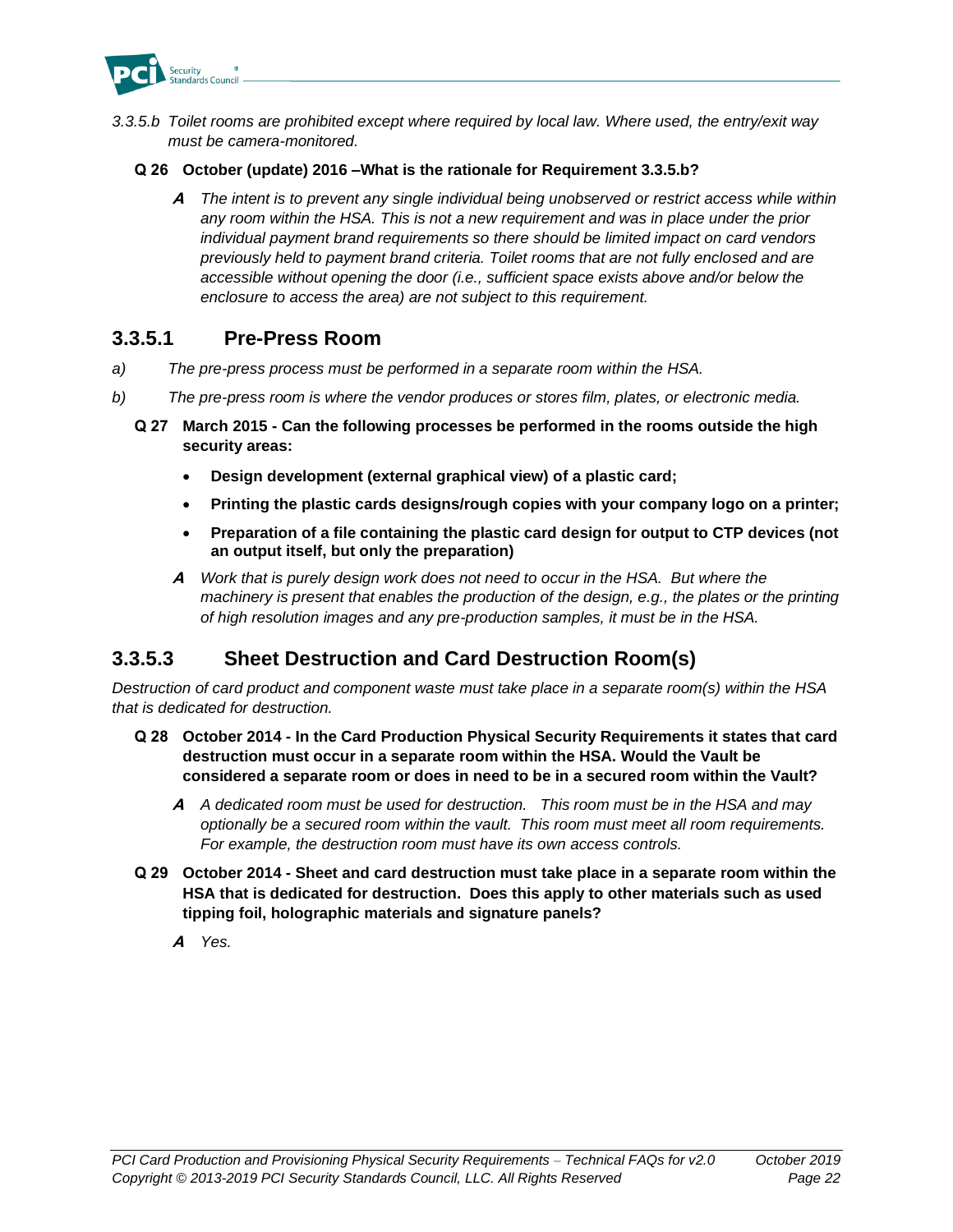

# **3.3.5.4 PIN Mailer Production Room**

- *3.3.5.4 b Employees involved in personal identification number (PIN) printing and mailing processes must not monitor or be involved in the personalization, encoding, and embossing of the related cards. Individuals may perform other non-personalization activities in addition to PIN printing, except for those that give access to cardholder data such as data administration, packaging, or mailing activities.*
	- **Q 30 July 2014 - If PIN printing and mailing, and personalization, encoding and embossing take place in an open area, how can this requirement be met?** 
		- **A** *PIN printing must occur in a separate room except as delineated in PIN Printing and Packaging of Non-personalized Prepaid Cards. Documented procedures must exist that restrict personnel involved in PIN printing and mailing from being involved in the personalization, encoding and embossing of the related cards.*
	- **Q 31 March (update) 2017 - Employees involved in personal identification number (PIN) printing and mailing processes must not monitor or be involved in the personalization, encoding, and embossing of the related cards. Does this mean that operators who only work in the Vault, Warehouse, Dispatch, or any other role located outside the HSA, can perform PIN printing / mailing services?** 
		- **A** *The intent is to prevent staff that personalize those specific cards from also having access to the PINs during generation or printing. Individuals may perform other non-personalization activities in addition to PIN printing, except for those activities that have access to clear text cardholder data such as packaging or mailing activities.*

*Personnel involved in personalization must never be involved in PIN printing of the associated cards. Defined procedures must demonstrate that these personnel are not involved in the production of the associated cards.*

# **3.3.5.5 Server Room & Key Management Room**

- *3.3.5.5.a Server processing and key management must be performed in a separate room within the personalization HSA. Data preparation must occur here. Server processing and key management may occur in the same room or each in a separate room.*
- *3.3.5.5.b Systems and applications that make up the cloud-based provisioning network must be physically segregated from other vendor networks and internet-connected networks. This includes separation of servers, firewall, and HSM. For example, in a traditional card vendor environment this could be a separate rack in a server room, or in a provisioning-only entity, housed in a separate room or cage in a data center. It cannot be in the same rack as other servers used for different purposes.*
- *3.3.5.5.c An internal CCTV camera must be installed to cover the access to this room and provide an overview of the room whenever there is activity within it. The camera must not have zoom or*  scanning functionality and must not be positioned in such a manner as to allow observation of *keystroke entry or the monitoring of the screen.*
	- **Q 32 October 2014 - Server processing and key management must be performed in a separate room within the personalization HSA. What is considered 'server processing'?** 
		- **A** *This applies to servers used for data preparation and personalization. It does not apply to DMZ based components.*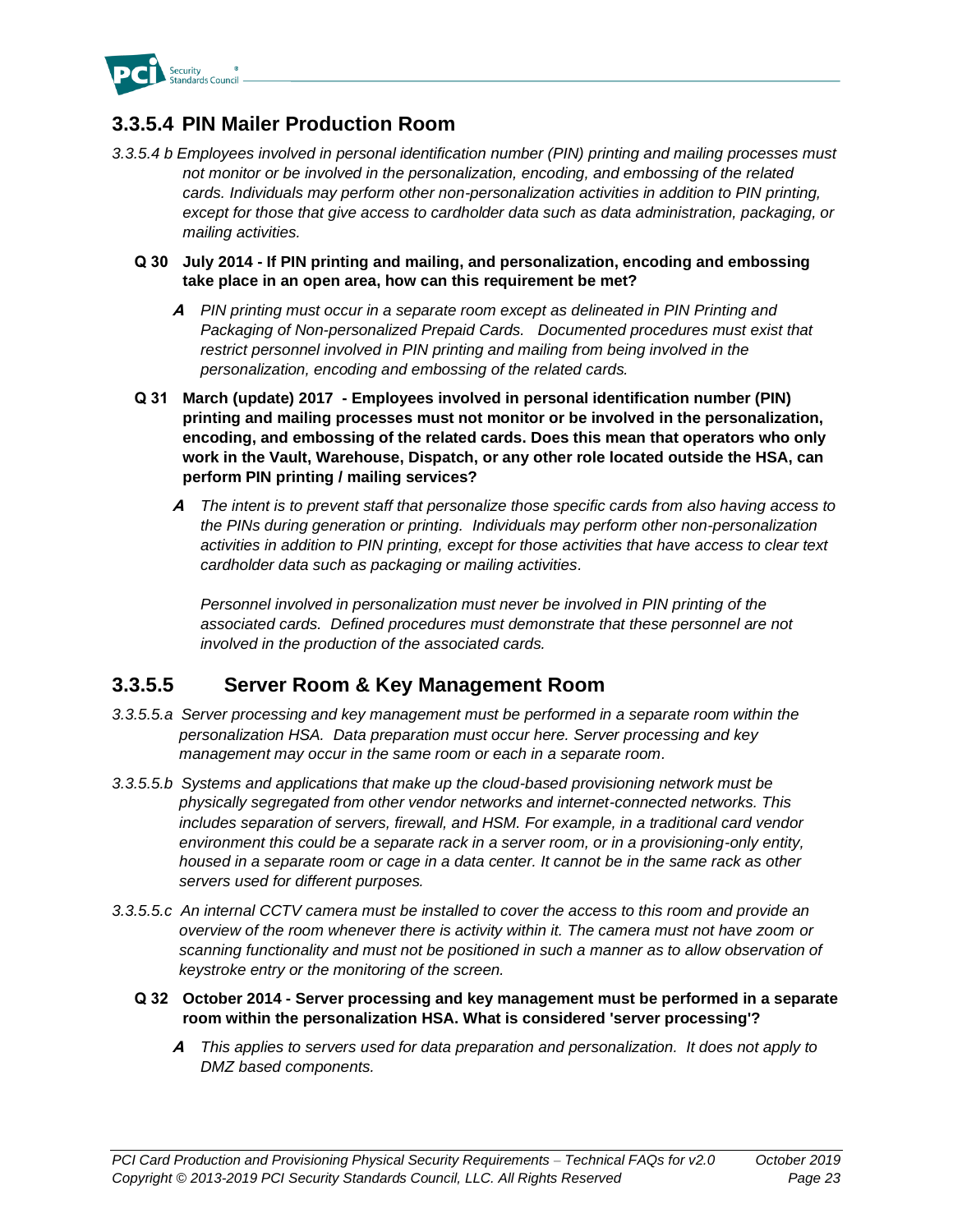

#### **3.3.5.6 Vault**

- *3.3.5.6.b Vaults must be constructed of reinforced concrete (minimum 15 centimeters or 6 inches) or at least meet the Underwriters Laboratories Class I Burglary Certification Standard (e.g., UL 608),*  which provides for at least 30 minutes of penetration resistance to tool and torch for all *perimeter surfaces—i.e., vault doors, walls, floors and ceilings.* 
	- *An outside wall of the building must not be used as a wall of the vault.*
	- *If the construction of the vault leaves a small (dead) space between the vault and the outside wall, this space must be constantly monitored for intrusion—e.g., via motion sensors.*
	- *No windows are permitted.*
	- *There must be no access to the vault except through the vault doors and gate configurations meeting these requirements. The vault must be protected with a sufficient number of intruder-detection devices that provide an early attack indication (e.g., seismic, vibration/shock, microphonic wire, microphone, etc.) on attempts to enter and also provide full coverage of the walls, ceiling, and floor.*
	- *The vault must be fitted with a main steel-reinforced door with a dual-locking mechanism (mechanical and/or logical—e.g., mechanical combination and biometrics) that requires physical and simultaneous dual-control access. The access mechanism requires that access occurs under dual control and does not allow entry by a single individual—i.e., it is not feasible for a single individual to use credentials belonging to someone else to simulate dual access.*
	- **Q 33 January 2015 - Is it permissible to have more than one entry/exit to the vault from the HSA if each door meets the strength requirement for a vault door and is alarmed and meets all other required controls for a vault door, including anti-passback, etc.**
		- **A** *Yes.*
	- **Q 34 January 2015 - Is it permissible to have an emergency exit from the vault to the HSA if the emergency door meets the strength requirement for a vault door, is alarmed and was not openable from outside?**

**A** *Yes.*

- **Q 35 July 2015 - Can security mesh be used for vault construction in lieu of reinforced concrete as equivalent to the Underwriters Laboratories (UL) Class 1 Burglary Certification Standard, which provides for at least 30 minutes of penetration resistance?**
	- **A** *A) Security mesh is unacceptable unless direct evidence can be provided that it meets the UL 608 Standard for Burglary Resistant Vault Doors and Modular Panels Class 1 criteria. Other UL certifications, such as for fire resistance, are not acceptable as equivalent.*
- **Q 36 February 2017 - Does the use of alternate materials in lieu of reinforced concrete comply with the vault construction requirement?**
	- **A** *Alternate materials other than reinforced concrete can be used if they meet the Underwriters Laboratories Class I Burglary Certification Standard for 30 minutes of penetration resistance. For example expanded metal mesh may meet the criteria. In general, materials such as steel mesh are unlikely to meet this requirement.*

*The vendor must provide evidence that the material has achieved certification to the UL 608 standard for penetration resistance. Fire resistance ratings are not relevant.*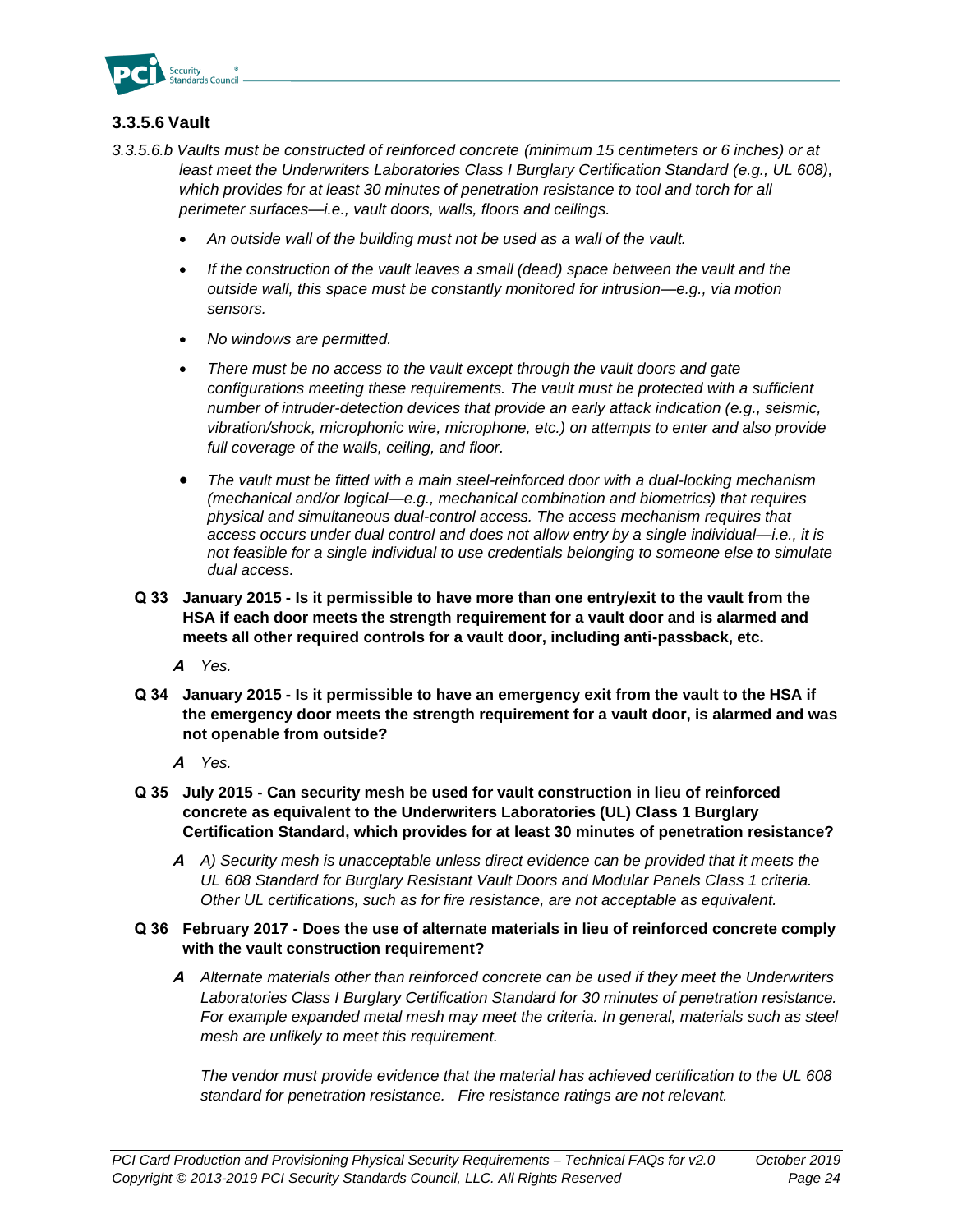

- **Q 37 February 2017 - Can new technology such as advanced intrusion detection systems that provide early warnings of potential intrusion satisfy the 30 minute penetration resistance defined in the vault construction requirement? For example, systems that combine laser scan technology and enhanced CCTV?**
	- **A** *Active monitoring systems provide notification that an intrusion may be in progress but do not restrict or delay access. The penetration resistance provided by concrete or other compliant construction materials provides a physical barrier that delays access to the vault and remains in effect should detection systems be compromised. Therefore, intrusion detection systems cannot be a substitute for the penetration resistance provided by the vault construction requirement.*
- **Q 38 February 2017 - PCI Card Production Physical Security Requirements Version 1.1 clarified that materials that provide equivalent strength and durability to reinforced concrete must meet the Underwriters Laboratories Class I Burglary Certification Standard providing for at least 30 minutes of penetration resistance. How does this clarification impact facilities that were erroneously interpreted to use materials of 'equivalent strength and durability'?** 
	- **A** *The intent of the clarification was to ensure that all facilities are held to the same objective standard. In that regard the following applies:*
		- • *Vaults constructed subsequent to the March 2015 publication date of v1.1 must meet the requirement.*
		- *Vaults existing prior to the March 2015 publication date that do not meet the requirement must comply with the following:*
			- *1. Any major renovation to the facility must include constructing the vault in accordance with the requirement.*
			- *2. Become compliant within five years from the publication of this FAQ.*
			- *3. Have and actively maintain a management action plan that demonstrates the intent to adhere with the latest version of the PCI Card Production and Provisioning Physical Security Requirements. This plan must be reassessed at least annually.*

# **3.3.6.2 Shipping and Delivery Areas**

- *e) The inner shipping/delivery area door must have access control installed to restrict access to authorized users and to record usage. The logging at a minimum must include each opening and closing of the door.*
	- **Q 39 December 2017 - Does this require the presence of a reader for '"in" access and a reader for "out" access i.e., either side of the door?**
		- **A** *No, this is not intended as an access control mechanism. The requirement is intended to track each opening and closing of the door so that there is full control and traceability of the process.*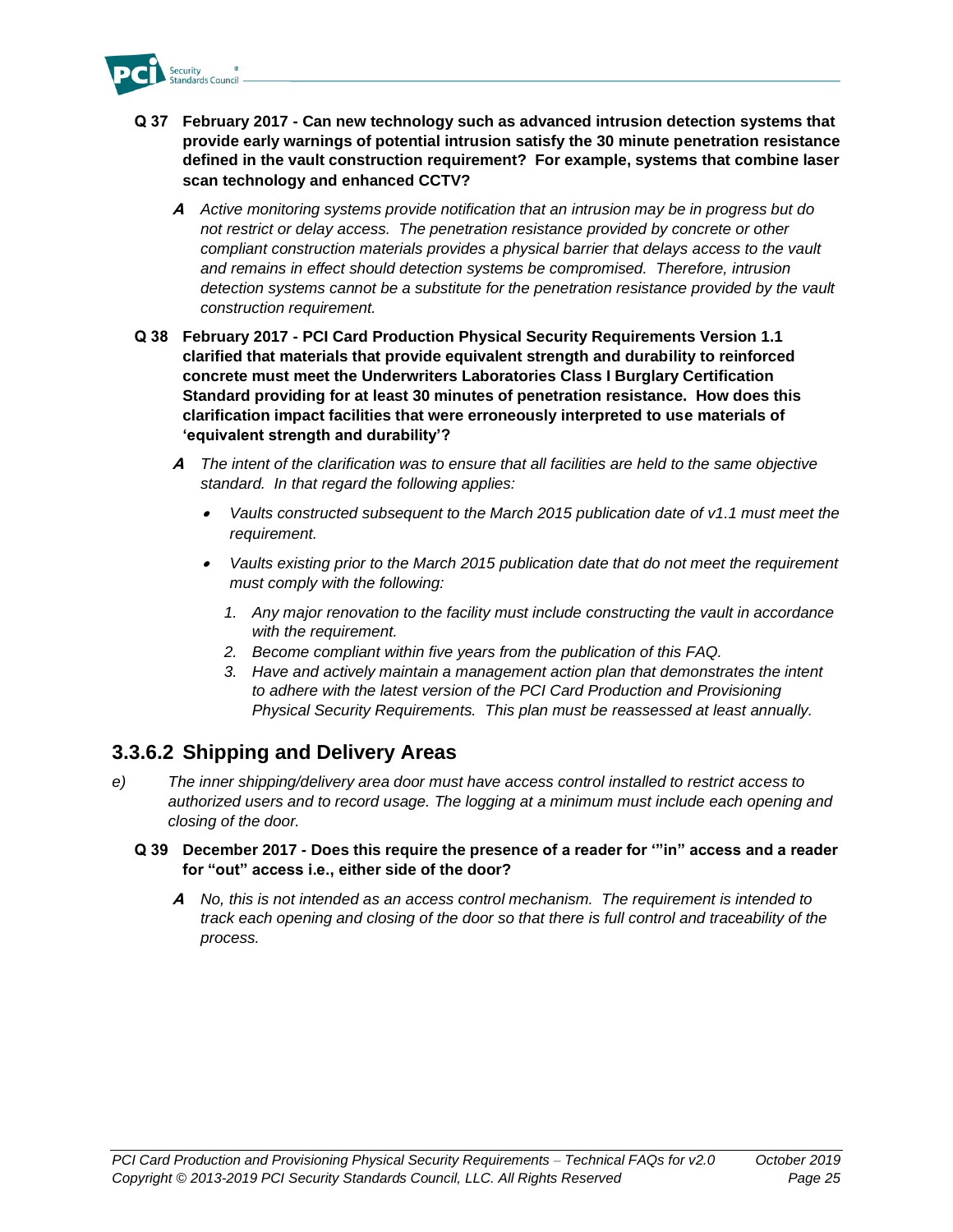

# **3.4.2.1 Identification badges**

- *a) Procedures must be documented and followed for managing identification (ID) badges.*
- *b) The vendor must issue a photo identification (ID) badge to each employee.*
- *c) The ID badge must not be imprinted with the company name or logo.*
- *d) Access credentials (which may be the ID badge) must be programmed only for the access required based on job function.*

#### **Q 40 March (update) 2017 - If an employee does not have their photo identification (ID) badge with them upon arrival, what are the consequences?**

**A** *A defined process must exist that requires the employee to provide alternate identification equivalent to what a visitor would need to provide to gain access. The identity and employment status of the employee must be verified. Their access must be explicitly authorized by someone who has ability to validate employment status and access qualifications. If access is granted, a temporary badge valid ONLY for the work shift must then be issued and then it must be expired. This event must be logged, including both the authorization and termination of the access.*

#### **Q 41 May 2017: ID badges cannot be imprinted with a company name or logo. Can badges be imprinted with other information, such as the vendor's street or mailing address?**

**A** *This requirement is under revision. Badges are not allowed to be imprinted with any information that may identify the vendor name or location.*

### **3.4.3.2. System Administration**

- **Q 42 July 2014 - Can a company have a badge access system that services multiple buildings on a single premises and/or multiple buildings throughout the world as long as the system is on its own segregated/dedicated network and all system changes are made on-site within a PCI compliant/secure room?**
	- **A** *For multiple buildings within the same facility, a single central location can administer all buildings. However, a central facility cannot administer multiple separate facilities. The badge access system must be located within a given facility and only control access to buildings within that facility.*

#### **Q 43 May 2017: Is it permissible to use a central site for remote monitoring of CCTV and access control system logging of multiple facilities?**

**A** *No. Centralized Administration, including monitoring is inappropriate because physical systems require more onsite presence to take timely corrective actions and for the validation of appropriateness of implementations. E.g., the ability to validate during onsite inspections, the correcting of camera dead spots and local facility knowledge.*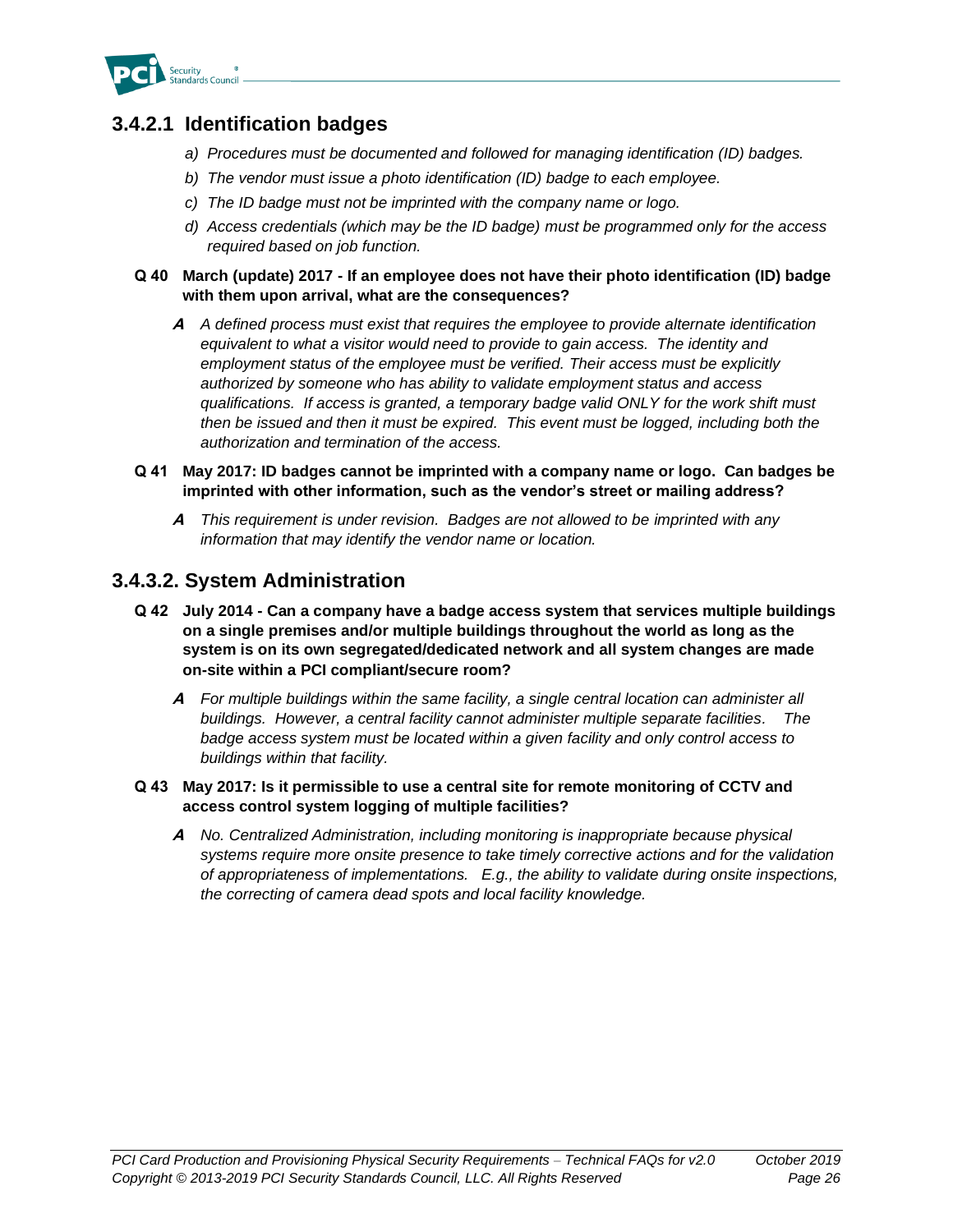

#### **Q 44 May 2018: For multiple buildings within the same facility, a single central location for a badge access system can administer all buildings. What other conditions exist?**

**A** *This requirement is under revision. Either a private or public network may be used. If a public network is used, a VPN as defined in the PCI Card Production and Provisioning – Logical Security Requirements in conformance with the requirements stipulated in the Logical Security Requirements must be used.* 

*A private network is defined as a network established by an organization that uses a private IP address space. Private networks are commonly designed as local area networks. Private network access from public networks should be properly protected with the use of firewalls and routers.* 

*A public network is defined as a network established and operated by a third-party telecommunications provider for specific purpose of providing data transmission services for the public. Data over public networks can be intercepted, modified, and/or diverted while in transit. Examples of public networks include, but are not limited to, the Internet, wireless, and mobile technologies.*

# **3.4.6.4 Retention of Video Recordings**

- *3.4.6.4.a CCTV images must be kept for at least 90 days and must be backed up daily. Both primary and backup copies must exist for a minimum of 90 days*
	- **Q 45 July 2014 – Backups must be kept for at least 90 days and must occur daily. Does each daily back up need to occur for at least 90 days and does the 90 days only pertain to backups?**
		- **A** *Standard back-up policies using full/incremental - daily/weekly/monthly – can be used. Both primary and back-up copies must be kept for a minimum of the most recent 90 days.*
- *3.4.6.4.b The backup recording must be stored in a separate, secure location within the facility and must ensure segregation of duties between the users and administrators of the system. Backups may also be stored in other facilities via techniques such as disk mirroring, provided the storage is secure in accordance with these requirements.*
	- **Q 46 December 2013 – Does the use of RAID technology meet the criteria for separate backup recordings?**
		- **A** *No. RAID technology is a storage technique that divides and replicates data among multiple physical drive in order to provide reliability, availability, performance and capacity. It is not a mechanism for backing up data.*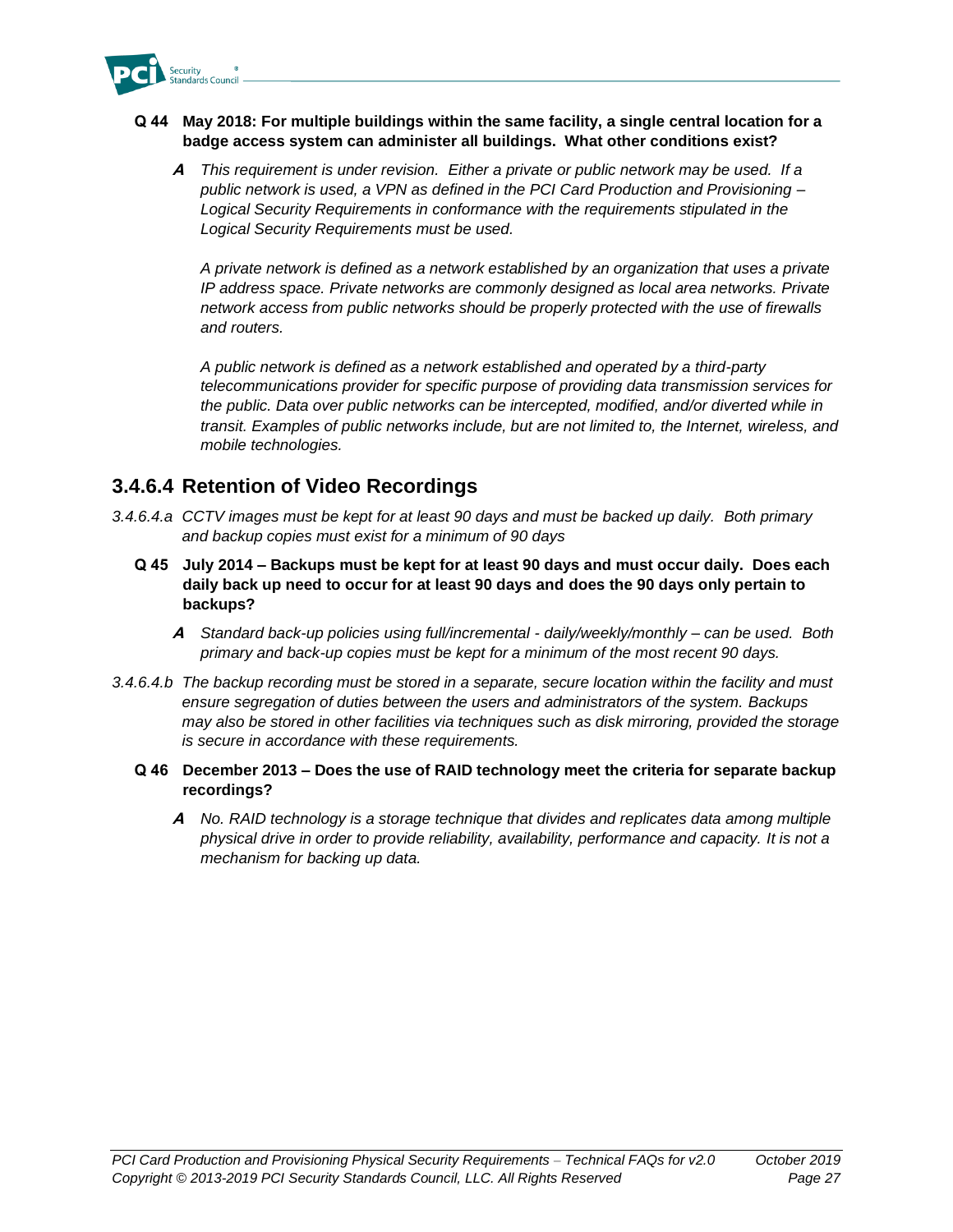

# *Section 4 – Production Procedures and Audit Trails*

# **4.5.1.2 Core Sheets / Partially or Fully Printed Sheets**

*4.5.1.2.b Audit or accountability forms for core sheets must provide the following information for every order processed:*

- *Good sheets*
- *Rejected sheets*
- Set-up sheets
- *Quality control sheets*
- *Unused core sheets*

#### **Q 47 December 2013 – Does this requirement apply to core sheets used at the facility?**

- **A** *It applies only to production quality core sheets printed with the payment system brand or issuer design and not to blank sheets.*
- **Q 48 September 2016 - Accountability forms must be used to account for information regarding core sheets used for each order. Specifically:**
	- **Good sheets**
	- **Rejected sheets**
	- **Set-up sheets**
	- **Quality control sheets**
	- **Unused core sheets**

**Does this apply to 'make ready' sheets?**

**A** *The audit or accountability forms only apply to make ready sheets if they are of the same quality as production sheets. Make ready sheets are normally lower quality sheets not suitable for production. E.g., make ready sheets are typically uniquely colored and are made from a sub-grade material and are used to get the press running, and stabilize the flow of ink within the machine. The material cannot be laminated into a functional card (physically cannot be laminated due to its sub-grade structure) They are freely issued to the press and used and overprinted between 2 and 10 times depending on the density of ink laid per run. Brand logos may be imprinted. These sheets do not require any audit control except for dual control destruction.*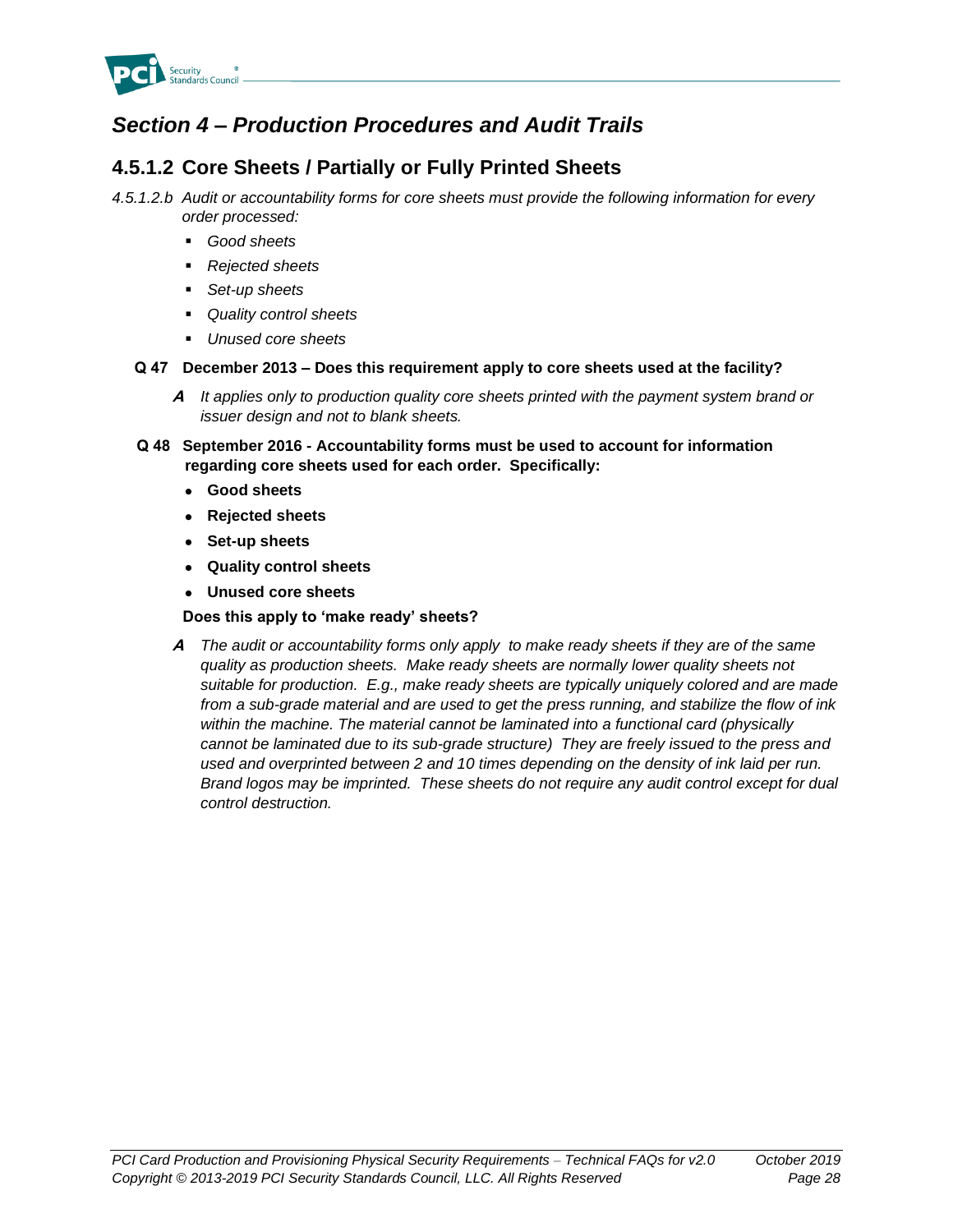

# **4.7 Audit Controls – Manufacturing**

#### **4.7.1 General**

*4.7.1.c An effective audit trail is comprised of a series of audit logs that must contain but are not limited to the following information:*

- *Description of the component or card product(s) being transferred*
- *Name and signature of the individual releasing the component or card product(s)*
- *Name and signature of the individual receiving the component or card product(s)*
- *Number of components or card products transferred*
- *Number of components used*
- *Number returned to vault or WIP storage*
- *Number rejected or damaged*
- *Number to be destroyed*
- *Date and time of transfer*
- *Name and signature of supervisor*
- Signatures of persons inventorying components
- **Q 49 December 2013 – Audit controls for manufacturing include tracking the number returned to the vault or WIP storage. Does this require that finished products that are already packed in containers or cartons prior to shipment be recounted before storage in the vault or WIP storage?**
	- **A** *Finished products that have been previously counted in a controlled manner and sealed in*  tamper-evident packaging do not require recounting; however, they must still be part of the *audit trail log.*
- *4.7.1.i During the processing of card products (encoding, embossing, and personalizing), only the minimum number of boxes or sleeves required may be opened at one time. The contents of partially used boxes or sleeves must be verified against the inventory control documents. Before additional boxes or sleeves are opened, any partially used boxes or sleeves must be fully used. The number of cards in partially used boxes and sleeves must be verified, and each box or sleeve must be rewrapped and sealed before being stored in the vault.*

#### **Q 50 February 2016 - Must all partially used boxes be sealed?**

**A** *Unsealed boxes are only permitted for stock that requires multiple pulls per day. Unsealed boxes must be in a centralized area within the vault. The counting process must be applied during the pull process and an inventory count under dual control must be performed for each unsealed box at the end of each shift.*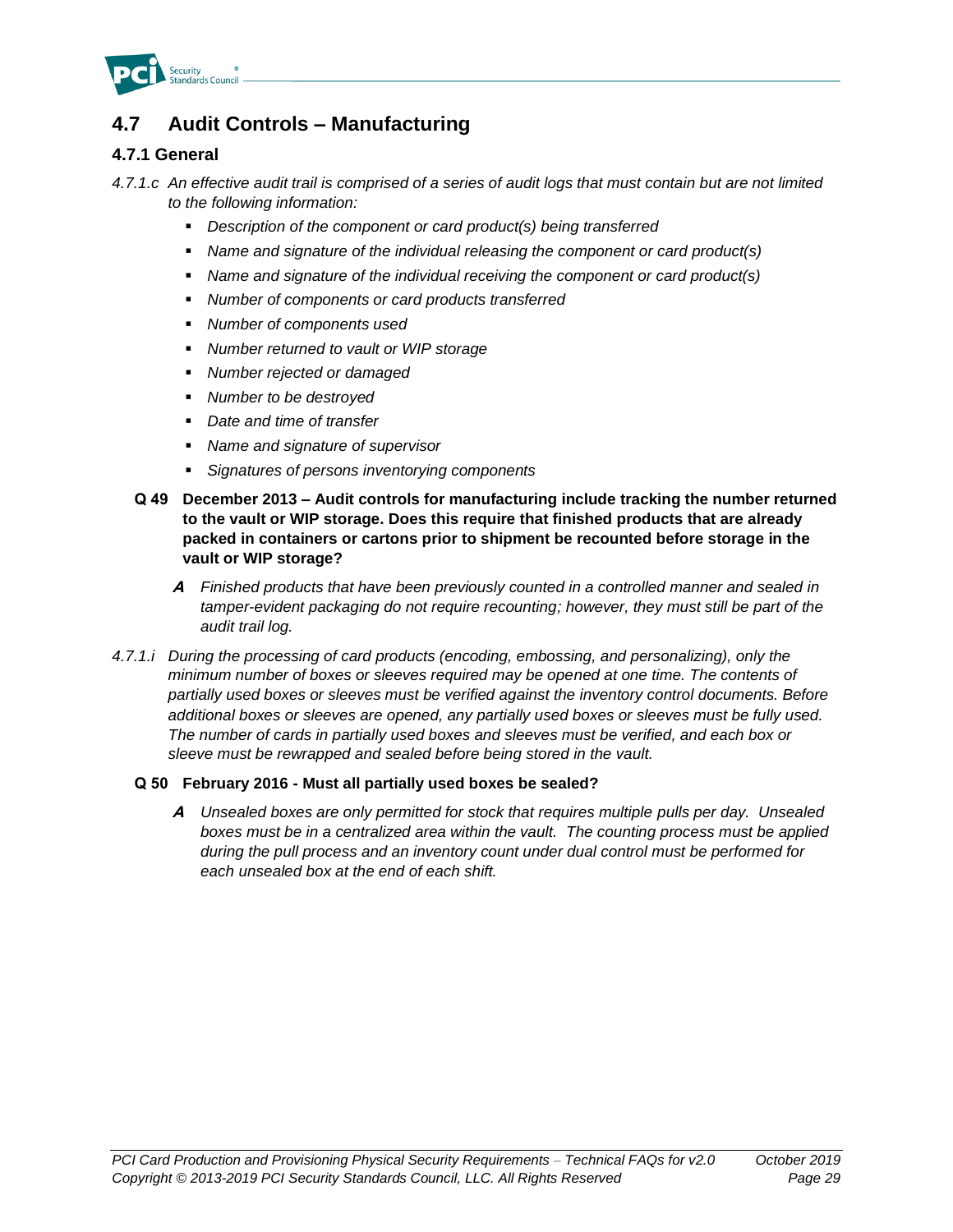

# **4.7.3 Personalization Audit Controls**

- *4.7.3.e For PIN mailers, include:*
	- *Number of mailers to be printed*
	- *Number of mailers actually printed*
	- *Wasted mailers that have been printed*
	- *Number of mailers transferred to the mailing area/room*
	- *Operator name and signature*
	- **EXED** *Name and signature of an individual other than the operator, who is responsible for verifying the count.*

#### **Q 51 December 2013 – What happens if a supervisor or auditor is not available to sign off on the various required counts?**

**A** *For purposes of this requirement, the terms "operator," "supervisor," and "auditor" do not mean a formal job title, but rather define a function. Specifically supervisor/auditor refers to the function of the individual who verifies the count, while operator refers to the individual who conducts the count.*

# **4.8.2 Tipping Foil**

- *4.8.2.a The vendor must shred completely used tipping foil reels containing cardholder information as follows:*
	- *In-house,*
	- *Under dual control, and*
	- *The destruction can occur as frequently as the vendor deems necessary but—in all cases weekly at a minimum. The vendor must maintain proper controls over these materials at all times prior to destruction, and the destruction must occur within the HSA*
	- **Q 52 October (update) 2014 – Many facilities use portable/mobile shredding equipment managed by third-party service providers. How is this accommodated to meet 4.8.2.a?**
		- **A** *The HSA includes the loading bay. The used foil can be destroyed there using portable/mobile equipment provided any access points (e.g., doors) from outside the HSA are closed and properly secured. This can also be applied to other secure materials that require destruction, such as scrap cards, return mail cards, and vault destroy requests.*

#### **Q 53 January 2015 - What materials are required to be destroyed in the destruction room?**

**A** *Remnants/residues of holograms from a post splitting process, signature panels and any materials required to be stored in the vault.*

### **4.8.3 Indent Printing Module**

- *4.8.3.a The vendor must use payment system proprietary typefaces within indent-printing modules only for payment system cards.*
	- **Q 54 July (update) 2014 – How is this requirement applied?**
		- **A** *Payment system proprietary typefaces within Indent-printing modules cannot be used for other purposes than payment cards. Proprietary indent printing characters are destroyed at the end of usage.*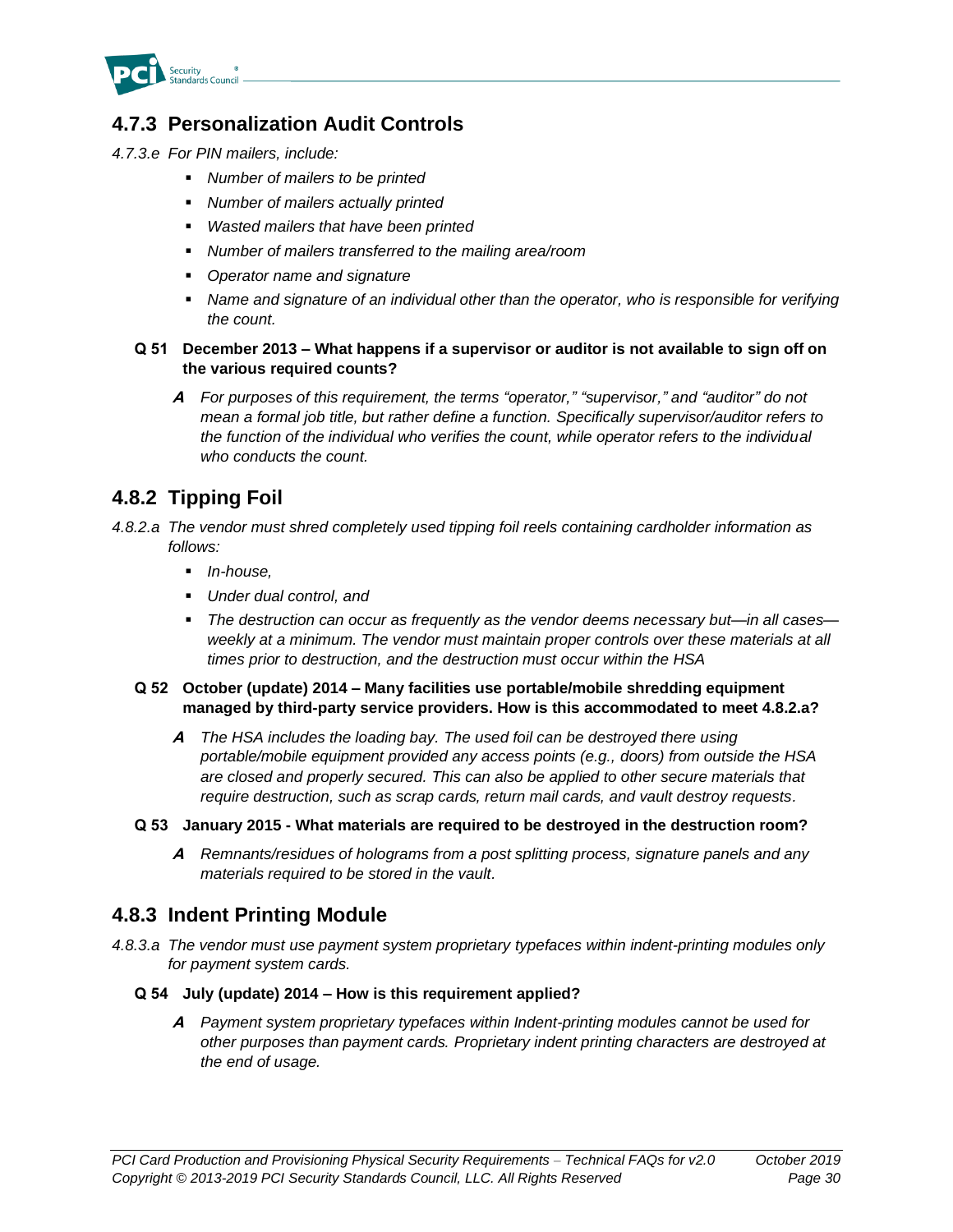

# **4.10 Destruction and Audit Procedures**

*4.10.b The following materials must be destroyed on a batch basis by shredding or grinding such that the resulting material cannot be reconstructed:*

- *Spoiled or waste card products*
- *Holographic materials*
- *Signature panels*
- *Sample and test cards*
- *Any other sensitive card component material or courier material related to any phase of the card production and personalization process.*
- *Destruction of chips, modules, or chip cards must ensure that the chip itself is destroyed.*
- **Q 55 July 2014 - 4.10 requires that materials must be destroyed on a batch basis. Does this mean materials must be destroyed at the conclusion of each job?**
	- **A** *No, multiple jobs can be grouped together to form a batch.*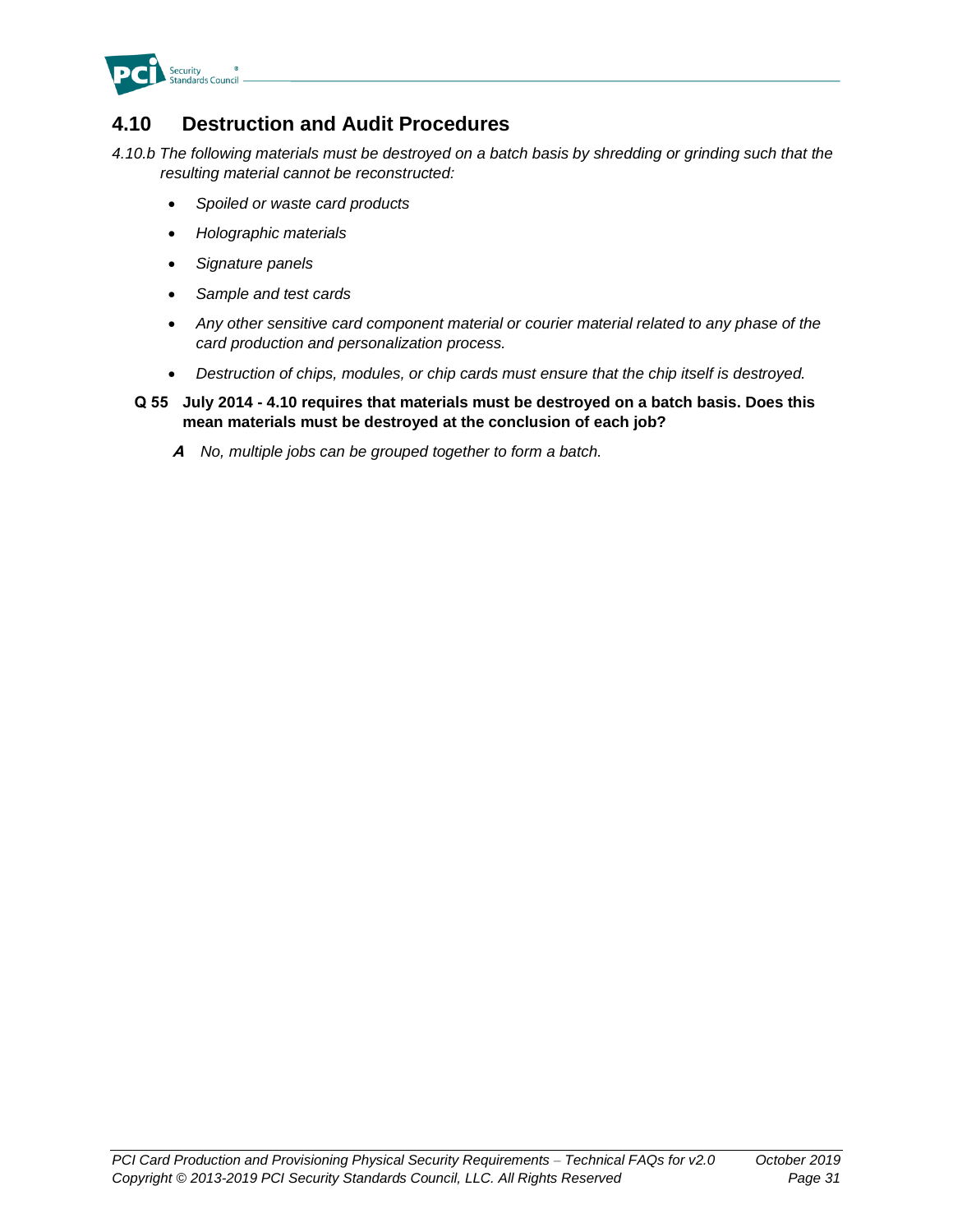

# *Section 5 – Packaging and Delivery Requirements*

**Q 56 October 2014 - The acceptable methods of shipping personalized cards are:**

- **(1) Secure shipment in unlimited quantities**
- **(2) Courier Shipment in unlimited quantities**

**For shipping personalized cards to a pre-sort facility prior to mailing, are there any other acceptable options?**

- **A** *Yes. For transfer to the mail facility, personalized cards may be transported using a company vehicle with the following security controls:*
	- *A GPS tracking device is used and monitored during transport from within the security control room.*
	- *The contents are secured with tamper evident straps and checked upon delivery.*
	- *The vehicle is loaded using dual control and locked during transport*
	- *Vehicle drivers do not have a key or access to contents*
	- *Two persons are in the vehicle equipped with a device to communicate with the security control room.*

#### **Q 57 October (update) 2018 - Under what conditions is card delivery by courier service acceptable?**

**A** *This requirement is under revision. A courier service may be used to deliver personalized cards to the issuer, approved vendor or alternate authorized destination. An alternate location must be approved by the card's issuer and VPA in writing. Courier delivery of unpersonalized cards by courier service is high risk delivery option and therefore the number of cards that can be delivered in this manner is limited to 500 cards per package/day/issuer/destination. Effective immediately: No more than five packages per month for a given destination must occur.*

*The 500 cards per day/package limit and associated destination qualifiers provide flexibility to accommodate issuer delivery needs. However this flexibility should not be viewed as authorization to send large quantities of un-personalized cards by courier service on a routine basis. Courier delivery of un-personalized cards is intended for emergency situations where rapid delivery is essential and the delivery of smaller batches of cards to many different issuer locations in support of instant issuance activities where delivery by secure transport is not feasible.* 

*Sample cards or proofs sent to an issuer or payment brand are out of scope for this requirement.*

- **Q 58 November 2018 - Issuer approval is required for anytime payment cards not mailed to the applicable cardholder are shipped to a destination other than the issuer or an approved vendor. Prior to version 2, specific criteria was stated for the issuer approval. Does this criteria still apply?**
	- **A** *This requirement is under revision. Yes, the Issuer consent must be a letter signed by a corporate officer indicating the destination of the card shipment and acceptance of complete and total liability for any loss, theft, or misplacement of the cards.*